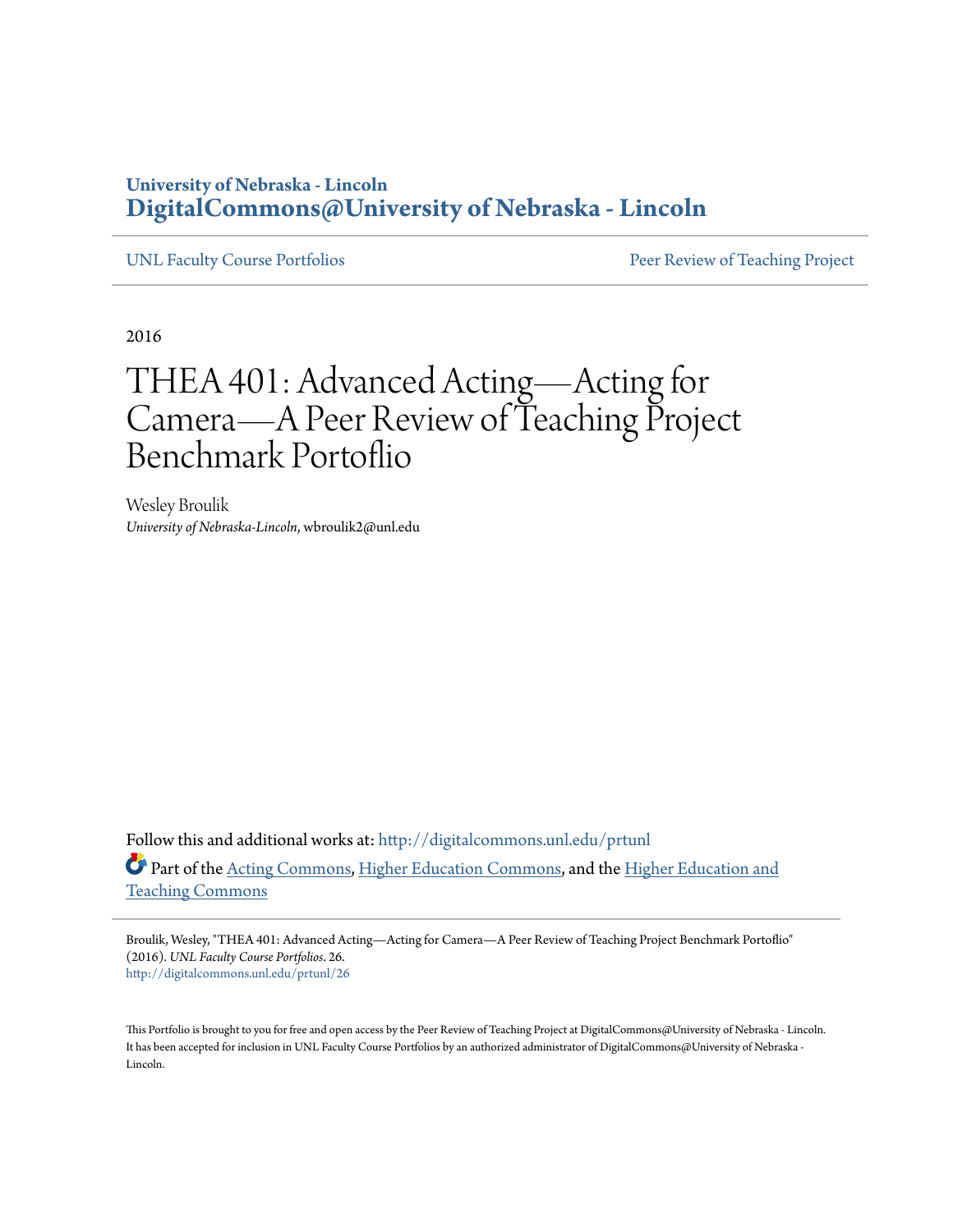MAKING THE INTANGIBLE TANGIBLE AND THE SUBJECTIVE OBJECTIVE IN TEACHING THEA 401: ADVANCED ACTING— ACTING FOR CAMERA

> Wesley Broulik, MFA Assistant Professor of Practice wbroulik2@unl.edu

The Johnny Carson School of Theatre & Film The University of Nebraska – Lincoln *A Peer Review of Teaching Project Benchmark Portfolio*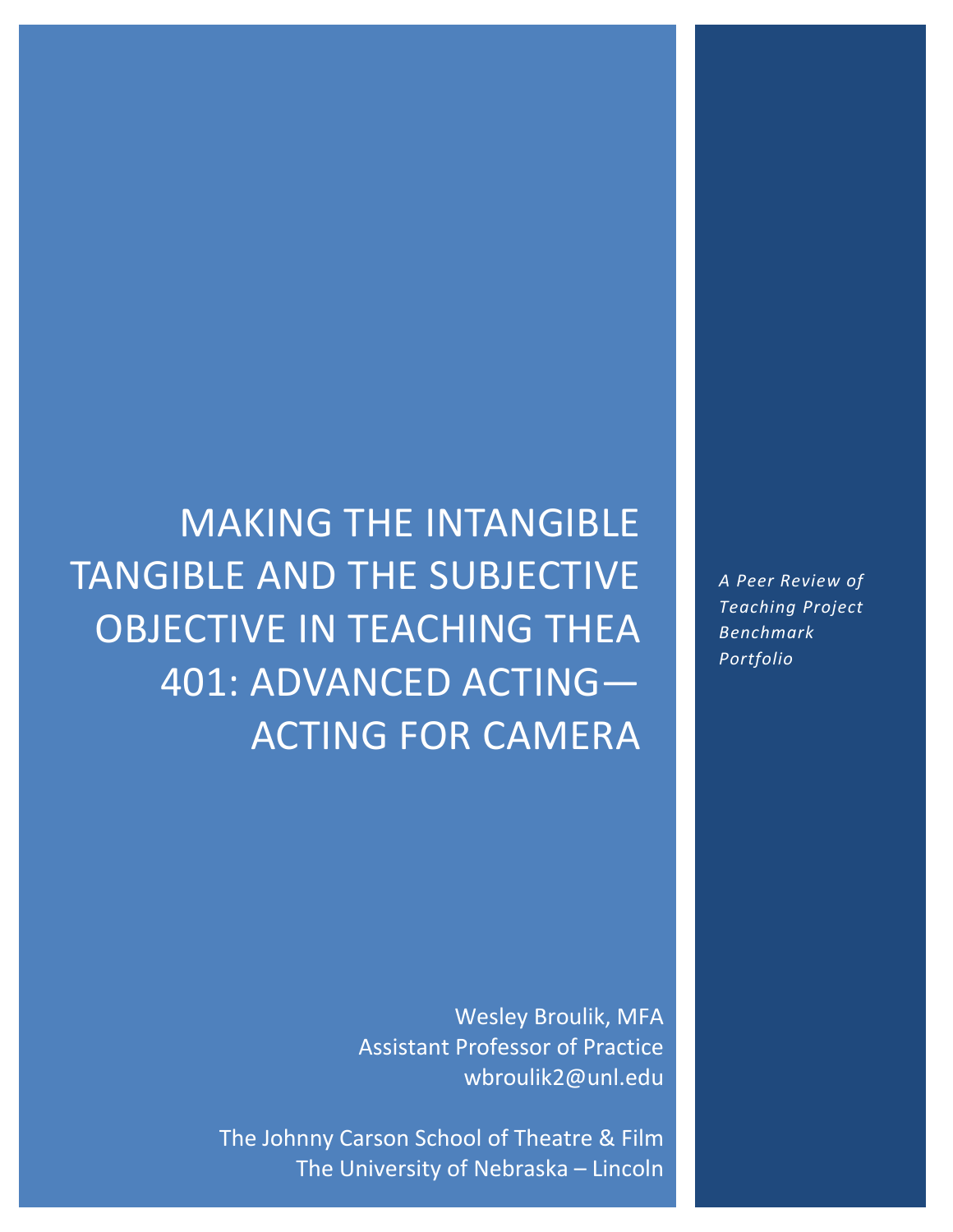### **ABSTRACT**

<span id="page-2-0"></span>In the pursuit of teaching the art of acting, and specifically acting for the camera, how do we measure growth? Additionally is there a correlation between high academic achievement and talent? In this portfolio we will examine how to evaluate acting, student growth, and examine test and paper results to see if the most "talented" performers are also the highest academic achievers.

**Keywords:** Acting, Acting for Camera, Camera Acting, Performance, On-camera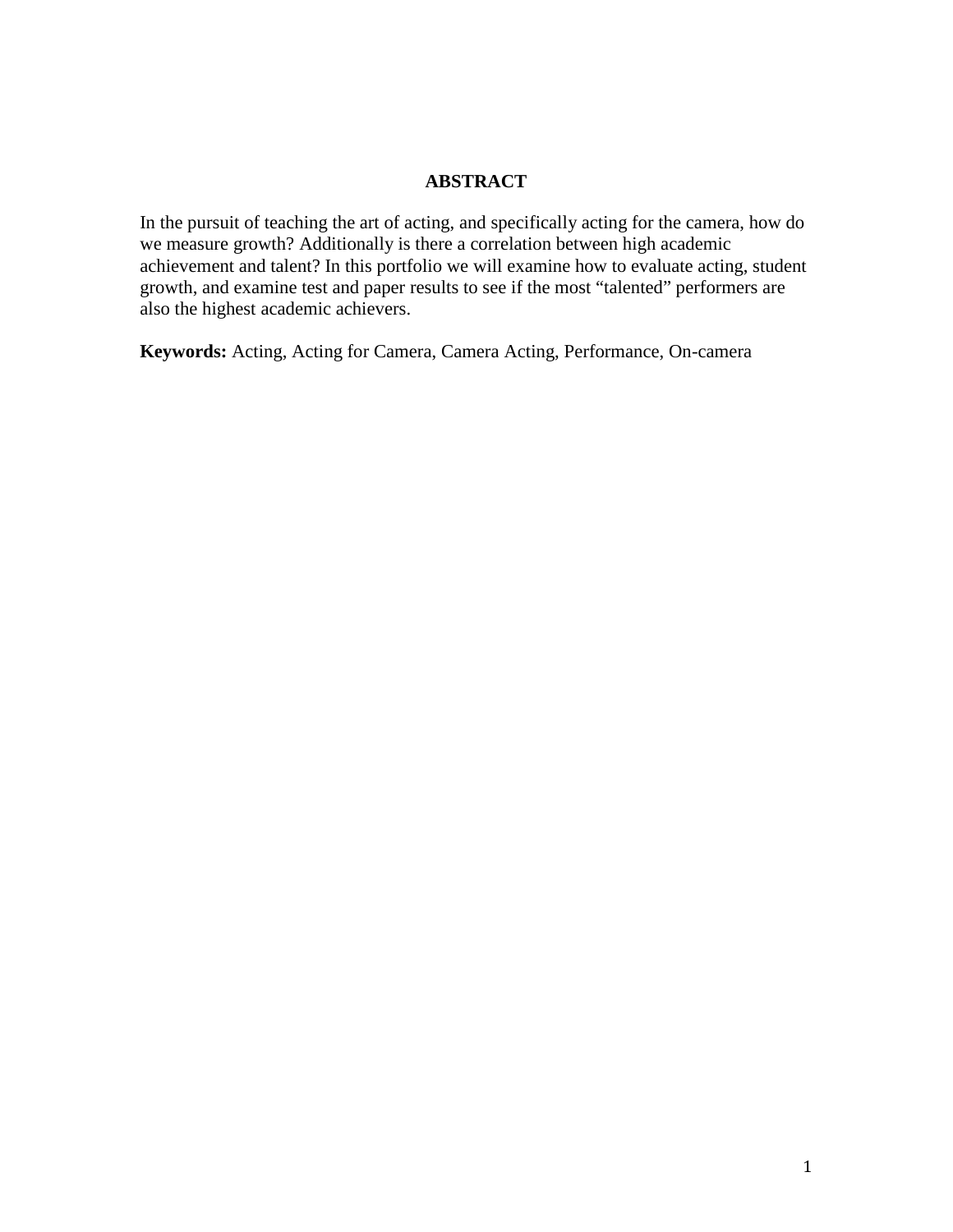# **TABLE OF CONTENTS**

| L         |                                                                                |  |
|-----------|--------------------------------------------------------------------------------|--|
| <b>A.</b> |                                                                                |  |
| II.       |                                                                                |  |
| А.        |                                                                                |  |
| <b>B.</b> |                                                                                |  |
| C.        |                                                                                |  |
| III.      |                                                                                |  |
| A.        |                                                                                |  |
| <b>B.</b> |                                                                                |  |
| C.        |                                                                                |  |
| IV.       |                                                                                |  |
|           | How this Course Fits with Others in the Department and the University 12<br>D. |  |
| V.        |                                                                                |  |
| A.        |                                                                                |  |
| VI.       |                                                                                |  |
| <b>A.</b> | Description of Planned Changes to the Syllabus, Delivery Method, Etc.  17      |  |
|           |                                                                                |  |
| A.        | Description of What the Author Learned Through the Portfolio Process  20       |  |
| VII.      |                                                                                |  |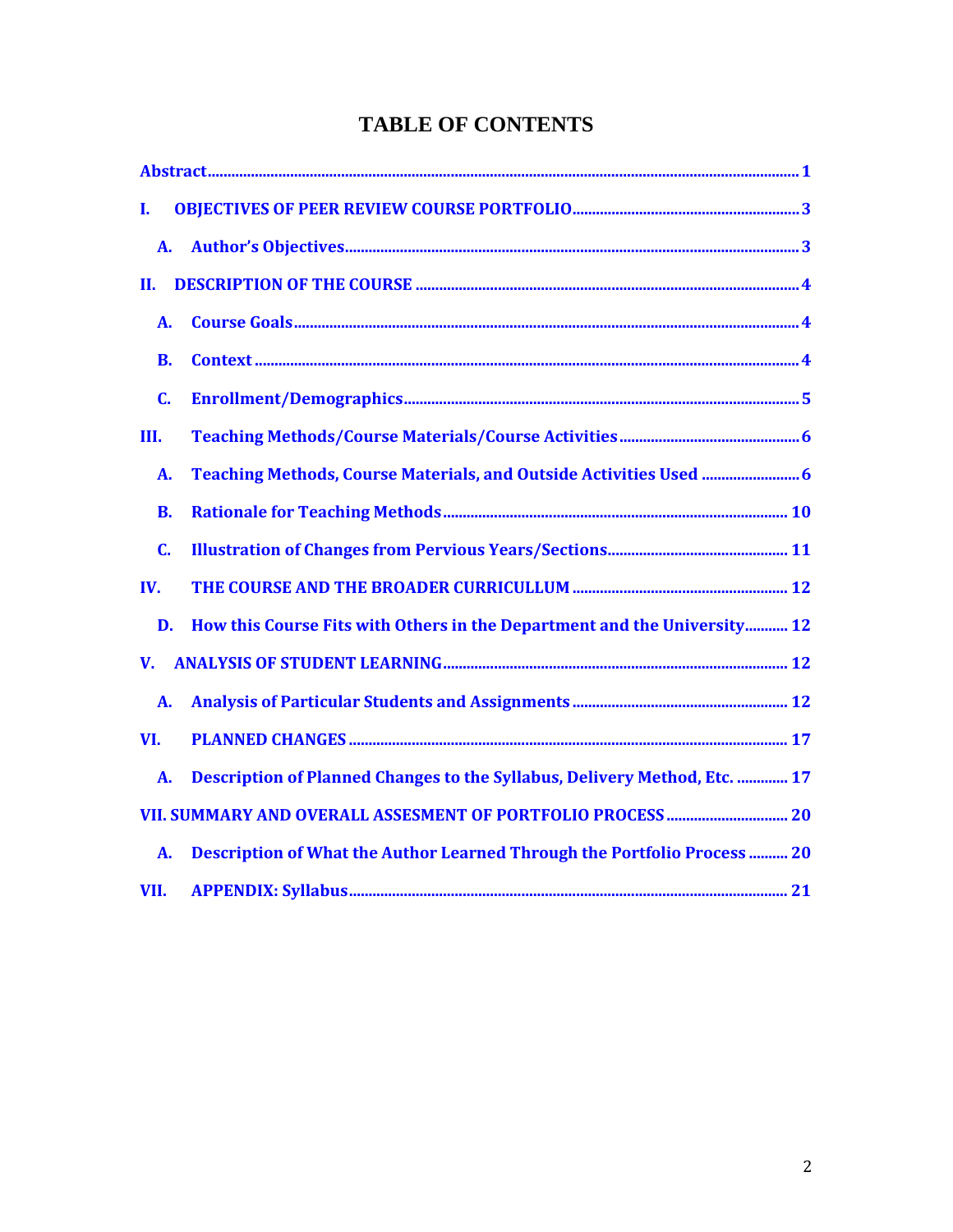### <span id="page-4-0"></span>**I. OBJECTIVES OF PEER REVIEW COURSE PORTFOLIO**

### <span id="page-4-1"></span>**A. Author's Objectives**

I had a number of goals in engaging with the Peer Review of Teaching Project and the creation of a portfolio. First and foremost is that I am a professor of practice and my primary focus at the University of Nebraska – Lincoln is to teach. Since there have been numerous studies about the lack of effectives of course evaluations by students, I am seeking to find another way of documenting my success or effectiveness as a teacher. I am hoping that by using methods such as this, peer evaluation by my tenured colleagues, and course evaluations that my reappointment committee can gain a better and more thorough grasp of my teaching ability and effectiveness.

Secondly I am seeking to discover a better way to analyze progress of a subjective art form such as acting. How do I encourage students to grow as artists and not jump through hoops or check boxes to gain an "A," and how do I describe to a layperson what good acting is?

Third, I am looking to see if there I any correlation between academic performance on test and papers and what one could consider "acting ability."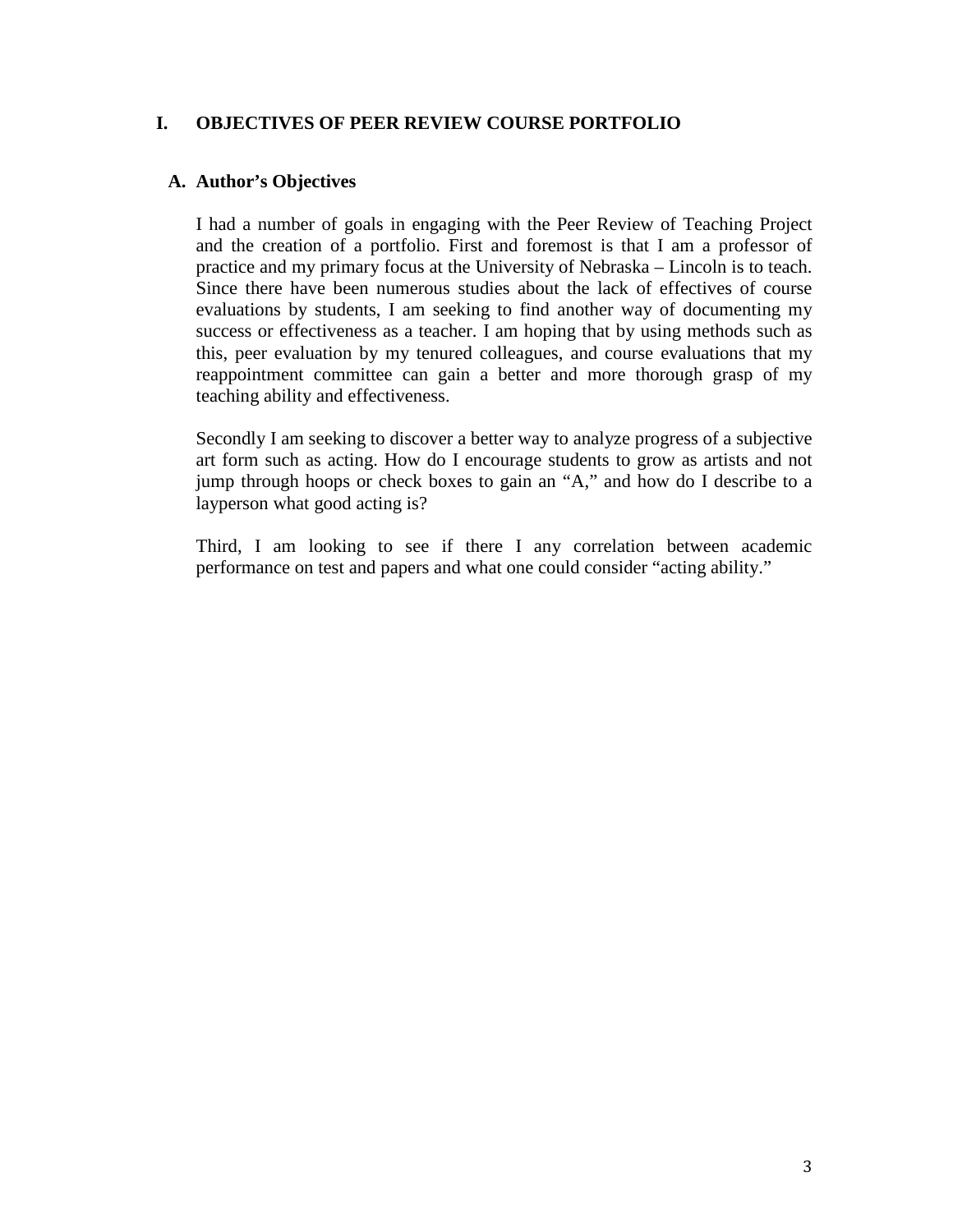### <span id="page-5-0"></span>**II. DESCRIPTION OF THE COURSE**

The University Bulletin contains the following course description for THEA 401, "*Actor's methods of character development in the major styles of acting including Realistic Drama, Elizabethan, Comedy, Theatre of the Absurd, Musical Theatre, and others, and the acting profession itself. Specific content for each semester may be obtained from the teaching faculty."*

As set out by the Director of my school Paul Steger and the Head of Acting, Harris Smith I was tasked with making this semester's course of THEA 401 concerning acting for the camera.

### <span id="page-5-1"></span>**A. Course Goals**

My general course objective was to provide students with a working knowledge and experience of playing in front of the camera, auditioning for recorded media, and a deepening of the actor's art and craft.

More specific objectives for the course as laid out in my syllabus (see **[Appendix](#page-22-1))** were the following:

- Demonstrate competency with film, television,  $\&$  new media terminology.
- **•** Demonstrate a basic knowledge of how to work as an actor on a live or "hot" set as a professional
- Demonstrate an understanding of, appreciation for, and basic competency of the "tools" required of an actor in recorded media: truth, imagination, moment-to-moment, commitment, presence, working with the voice & body, and vulnerability.
- **•** Demonstrate a basic understanding of auditioning for various forms of recorded media.

### <span id="page-5-2"></span>**B. Context**

THEA 401: Advanced Acting at present is a series of four courses taught over a twoyear cycle. Each semester has a different focus. Acting Shakespeare, Audition Technique, Acting in Period & Style, and Acting for Camera is the four-course sequence that is taught here at The Johnny Carson School of Theatre & Film laid out by faculty members Paul Steger and Harris Smith.

BA Theatre Students who are a part of the Performance Emphasis must complete three of the four offered THEA 401 courses in order to graduate.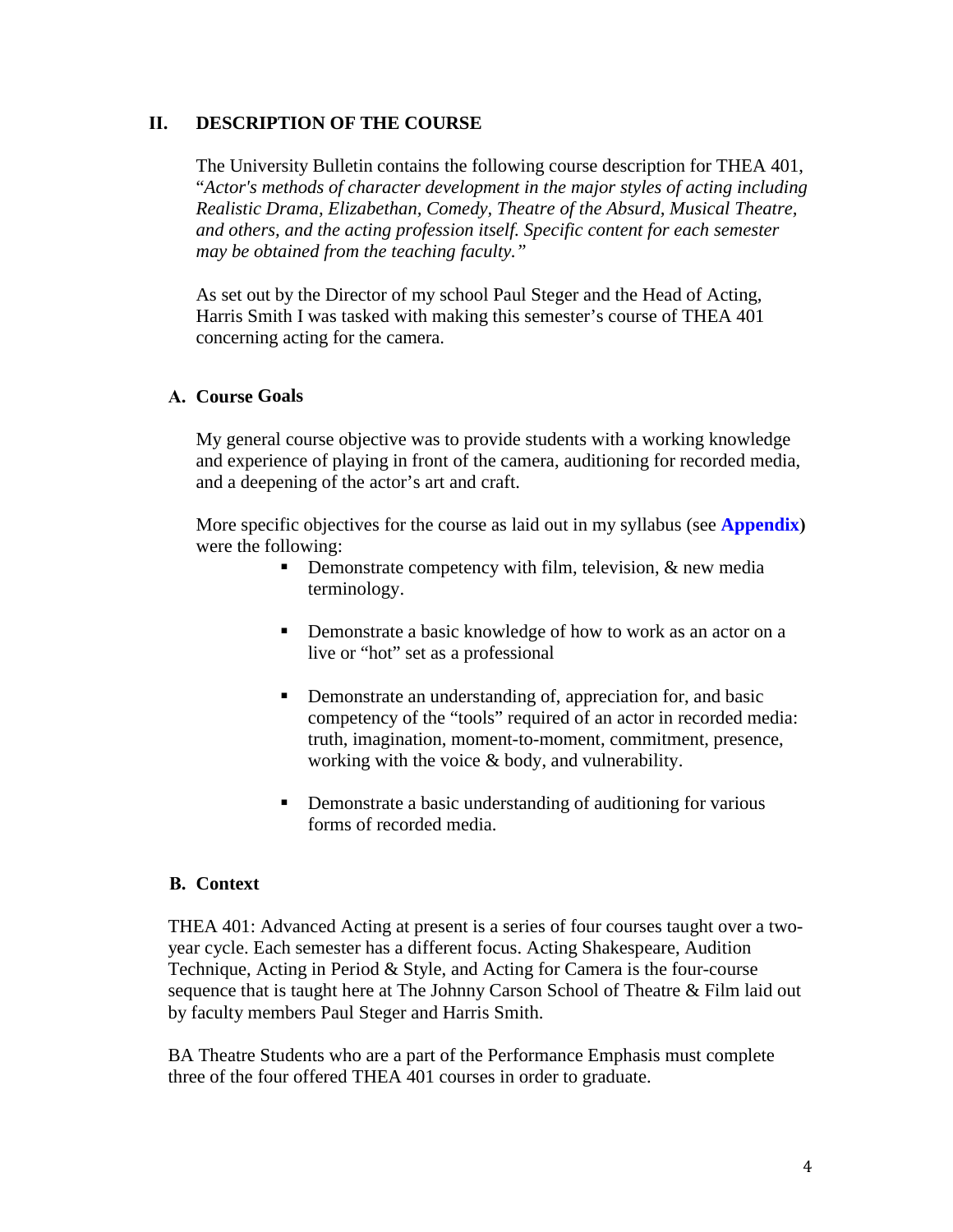#### <span id="page-6-0"></span>**C. Enrollment/Demographics**

The THEA 401 sequence of courses is comprised of Junior and Senior Performance Emphasis BA Theatre majors here at The Johnny Carson School of Theatre & Film. Many of these students are pursuing a second emphasis in Directing & Management. This course was comprised of 12 students: seven women, five men, two seniors, and ten juniors. Of that 12, four are pursuing a double emphasis in Performance and Directing & Management. I find it interesting to note that six of the 12 are out of state students.

In order to reach this sequence of courses students have had to complete previous coursework containing the following THEA 224, THEA 225, THEA 256, or the equivalent and permission. These students have all had to pass through their "Sophomore Assessment" here at The Johnny Carson School of Theatre & Film. It is a re-audition for the program during their sophomore year during which they can be let go from the program, placed on probation in the program, or place on warning within the program.

This particular group of students was smaller than most due to a large number of seniors who graduated in December. Despite December graduations I still find this number of students to small. It is my opinion that The Johnny Carson School of Theatre & Film has recruited smaller than average incoming classes for the Performance Emphasis and also has a poor retention rate concerning these students. But that is a subject for another time.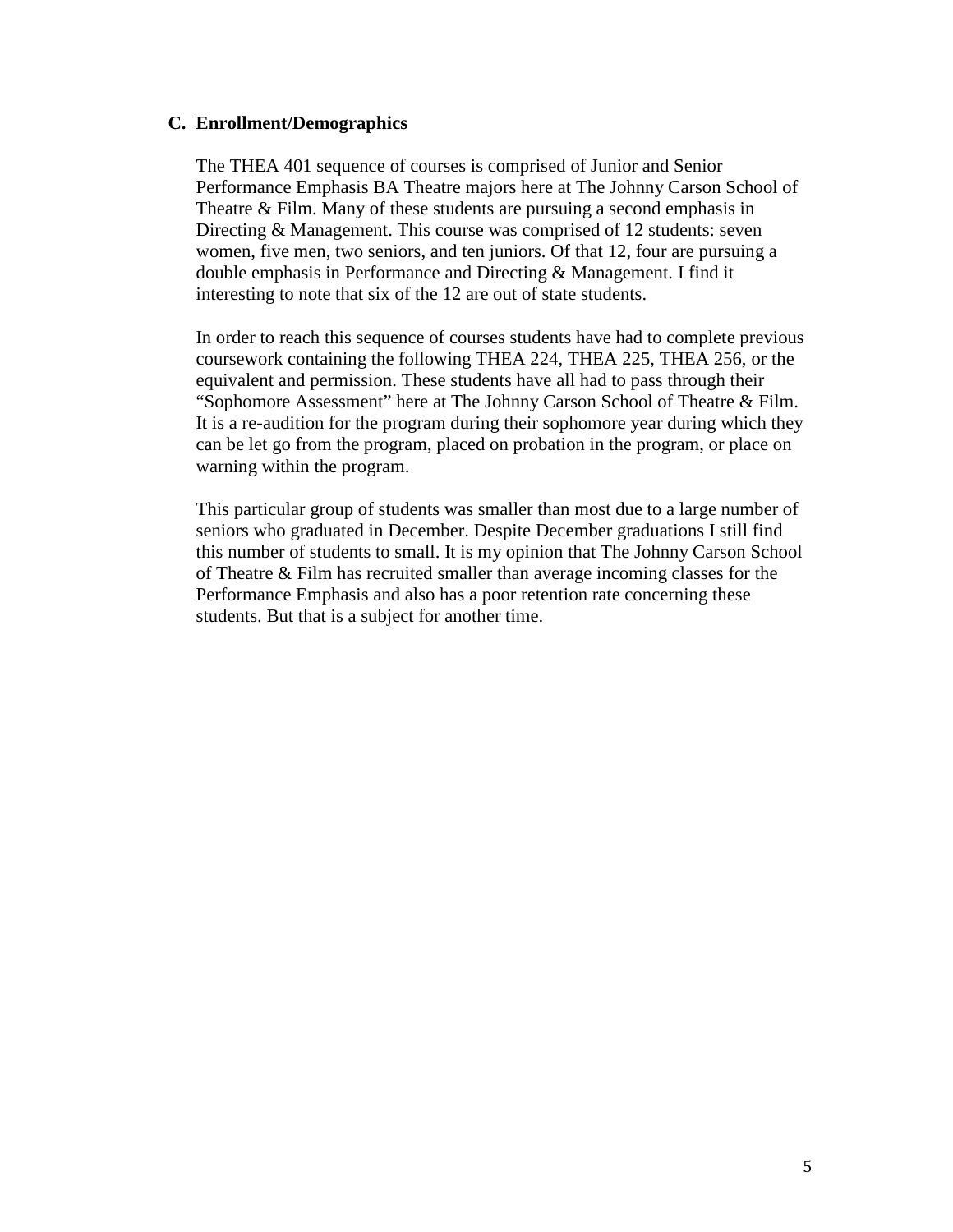### <span id="page-7-0"></span>**III. TEACHING METHODS/COURSE MATERIALS/COURSE ACTIVITIES**

#### <span id="page-7-1"></span>**A. Teaching Methods, Course Materials, and Outside Activities Used**

I approached this course using a variety of methods. I put together a four-tiered grouping of projects.

Tier One: They were assigned three "academic" projects consisting of a test over terminology we were using over the course of the semester and two papers, each covering a book I assigned them to read. The following is an example of a Paper Rubric:

### **Paper Rubric– Spring 2016**

### **Name:**

#### **DATE:**

|              |                                                                                                                                                                                                                          |                                                                                                          |   | All criteria are measured on a level of 1 through 5.<br>$1 =$ Never, $2 =$ Rarely, $3 =$ Sometimes, $4 =$ Consistently, $5 =$ Always |   | Or the numbers 1 through 5 measure degrees of compliance with criteria 1 being a minimum of meeting |  |  |
|--------------|--------------------------------------------------------------------------------------------------------------------------------------------------------------------------------------------------------------------------|----------------------------------------------------------------------------------------------------------|---|--------------------------------------------------------------------------------------------------------------------------------------|---|-----------------------------------------------------------------------------------------------------|--|--|
|              | criteria, 5 meeting the criteria with 100% compliance.<br>1.) Paper is well written in regards to sentence structure, clarity of thought and has effective,<br>smooth, and logical transitions in a professional format. |                                                                                                          |   |                                                                                                                                      |   |                                                                                                     |  |  |
| 1            |                                                                                                                                                                                                                          | $\overline{2}$                                                                                           | 3 | 4                                                                                                                                    | 5 |                                                                                                     |  |  |
|              |                                                                                                                                                                                                                          | 2.) Student followed instructions in regards to the delivery of paper to instructor.                     |   |                                                                                                                                      |   |                                                                                                     |  |  |
| 1            |                                                                                                                                                                                                                          | $\overline{2}$                                                                                           | 3 | $\overline{4}$                                                                                                                       | 5 |                                                                                                     |  |  |
|              |                                                                                                                                                                                                                          | 3.) Student edited for typos and spelling errors and manipulates complex sentences for<br>effect/impact. |   |                                                                                                                                      |   |                                                                                                     |  |  |
| $\mathbf{1}$ |                                                                                                                                                                                                                          | $\overline{2}$                                                                                           | 3 | 4                                                                                                                                    | 5 |                                                                                                     |  |  |
|              |                                                                                                                                                                                                                          | 4.) Student answered the questions that were asked by the instructor in the assignment.                  |   |                                                                                                                                      |   |                                                                                                     |  |  |
| $\mathbf{1}$ |                                                                                                                                                                                                                          | $\overline{2}$                                                                                           | 3 | $\overline{4}$                                                                                                                       | 5 |                                                                                                     |  |  |
|              | 5.) Student demonstrates a thorough understanding of the questions posited/answered<br>through the paper.                                                                                                                |                                                                                                          |   |                                                                                                                                      |   |                                                                                                     |  |  |
| $\mathbf{1}$ |                                                                                                                                                                                                                          | $\overline{2}$                                                                                           | 3 | $\overline{4}$                                                                                                                       | 5 |                                                                                                     |  |  |
|              | 6.) Student demonstrates focused ideas, critical and original thoughts processes, and (if<br>applicable) sites evidence to support ideas, uses vivid and specific examples, and<br>thorough analysis and insight.        |                                                                                                          |   |                                                                                                                                      |   |                                                                                                     |  |  |

 $1 \t 2 \t 3 \t 4 \t 5$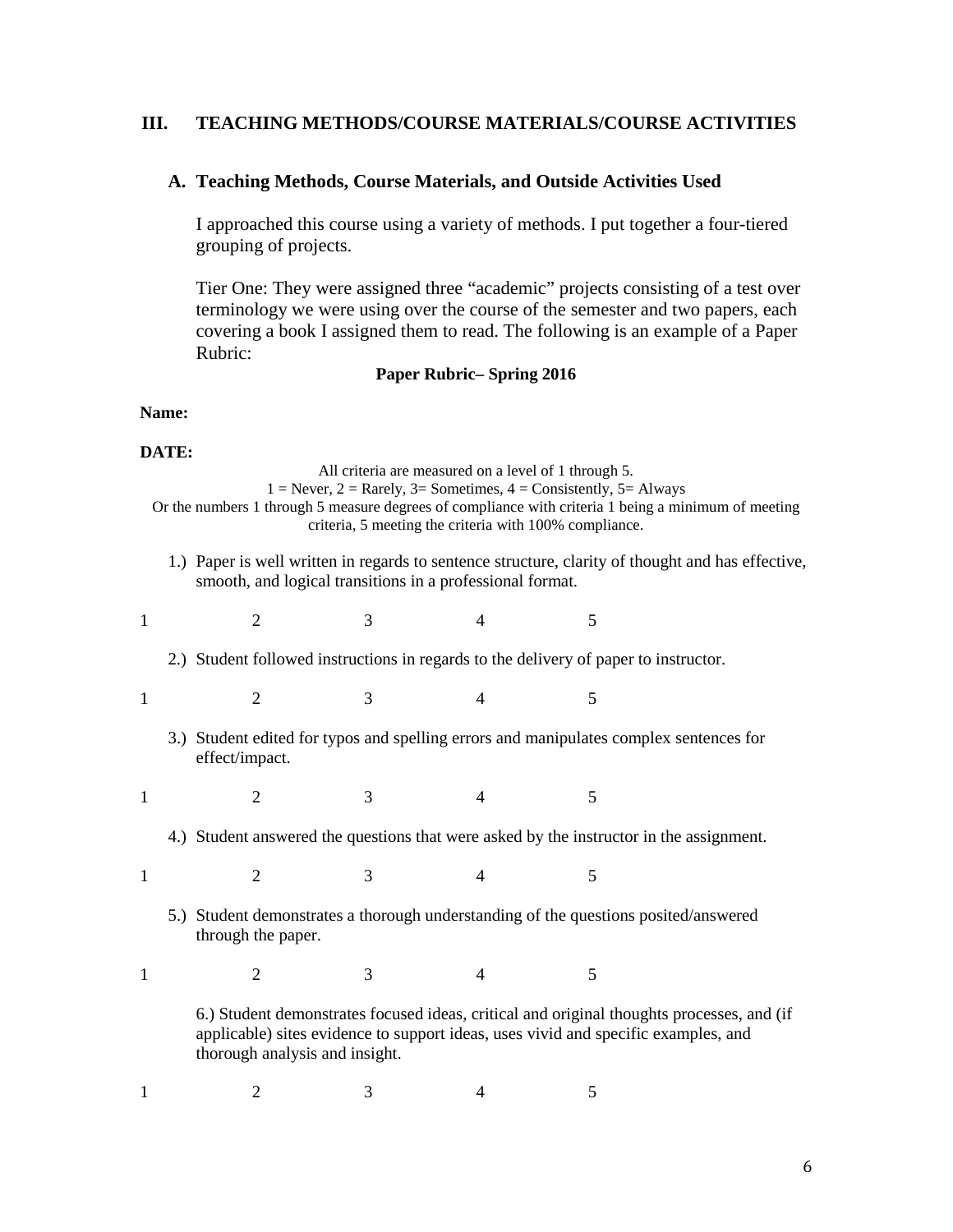#### **Total Points:**

#### **Specific/Prescriptive Notes on Students Work:**

Tier Two: They had three projects were points were earned simply for completion. One was a Peer & Self Evaluation over scripted scenes, two was auditioning and participating in the Directing for Film student's scene and short film projects, and three was directing a scene in class, which they had to edit together a rough cut as well as participating as crew for everyone else's projects during class. The following is an example of a Peer Evaluation Rubric:

#### **Peer Evaluation Rubric Rubric – Acting for Camera – Spring 2016**

#### **YOUR NAME (Will be redacted later):**

#### **NAME OF STUDENT BEING EVALUATED:**

#### **DATE:**

class

| .                                                                                                                                                                                                        |                                                                                                                                                                                                                                                                                                       |  |                             |   |   |  |  |  |
|----------------------------------------------------------------------------------------------------------------------------------------------------------------------------------------------------------|-------------------------------------------------------------------------------------------------------------------------------------------------------------------------------------------------------------------------------------------------------------------------------------------------------|--|-----------------------------|---|---|--|--|--|
|                                                                                                                                                                                                          | All criteria are measured on a level of 1 through 5.<br>$1 =$ Never, $2 =$ Rarely, $3 =$ Sometimes, $4 =$ Consistently, $5 =$ Always<br>Or the numbers 1 through 5 measure degrees of compliance with criteria 1 being a minimum of meeting criteria, 5<br>meeting the criteria with 100% compliance. |  |                             |   |   |  |  |  |
| 1)                                                                                                                                                                                                       | Student's work was clearly well memorized (if applicable), exhibited thought, and thorough<br>preparation                                                                                                                                                                                             |  |                             |   |   |  |  |  |
|                                                                                                                                                                                                          | a. 1                                                                                                                                                                                                                                                                                                  |  | $\mathcal{D}_{\mathcal{L}}$ | 3 | 4 |  |  |  |
| Student exhibited clear and actable choices in relation to the text/exercise they were working on<br>21<br>and followed the instructors or directors notes and instructions regarding the scene/exercise |                                                                                                                                                                                                                                                                                                       |  |                             |   |   |  |  |  |

a. 1 2 3 4 5 3) Student exhibited a refined sense of being truthful in all imaginary or dramatic circumstances in

a. 1 2 3 4 5

4) Student received notes, feedback, and critiques graciously & professionally

a. 1 2 3 4 5

5) Student's work exhibited an understanding how to be professional and function on set: including on-set terminology & using the camera to communicate one's work clearly

a. 1 2 3 4 5

- 6) Student exhibited an ability to listen & respond from moment to moment either with their partner, "other," or imaginary object.
	- a. 1 2 3 4 5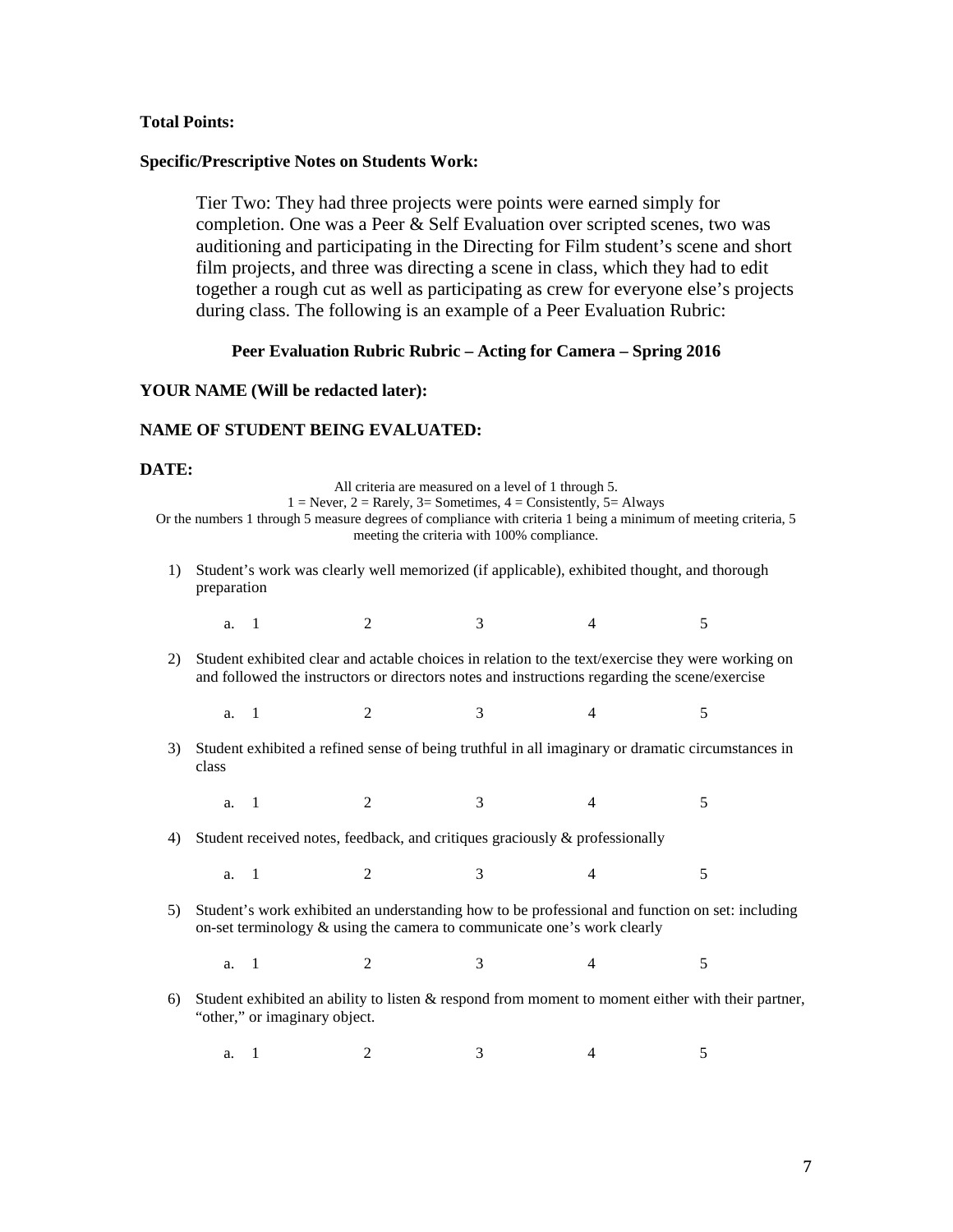- 7) Student worked for consistency each time they got up to work: particularly in regards to maintaining what works from each showing/take to the next and works on bringing or working upon something new each showing/take to continue their growth
	- a. 1 2 3 4 5

#### **Total Points:**

Tier Three: Three "performance" or acting focused projects. One project was two exercises: *Gwyneth Paltrow's Head in a Box (GPHB)* and *The Scream Test*. The other two projects were scenes of previously written existing material. GPHB's name is taken from the film *Seven*. If you haven't seen it, I don't want to ruin it for you. The exercise centers on opening a box three different times, with three very different things in the box. Each person on each take was given something different. We shoot them from the perspective on inside the box. We watch the takes in playback with the class attempting to deduce what was in the box, for the actor they have to create what's in the box and respond to it *truthfully*. *Do we, as spectators, believe they are looking at what they are supposed to be seeing?* 

The Scream Test is exactly what it sounds like. We watch them react to discovering a monster or something that frightens them, pursues them, and chases them into a corner they can't escape from. This often results in a blood-curdling scream. Again, their work must always pass the truth test of believability. The following rubric is what I used to evaluation the scenes and the exercises.

#### **Baseline Rubric – Acting for Camera – Spring 2016**

#### **NAME OF STUDENT BEING EVALUATED: EXERCISE/PROJECT: DATE:**

All criteria are measured on a level of 1 through 5.  $1 =$  Never,  $2 =$  Rarely,  $3 =$  Sometimes,  $4 =$  Consistently,  $5 =$  Always Or the numbers 1 through 5 measure degrees of compliance with criteria 1 being a minimum of meeting criteria, 5 meeting the criteria with 100% compliance. 1) Student's work was clearly well memorized (if applicable), exhibited thought, and thorough preparation a. 1 2 3 4 5 2) Student exhibited clear and actable choices in relation to the text/exercise they were working on and followed the instructors or directors notes and instructions regarding the scene/exercise a. 1 2 3 4 5 3) Student exhibited a refined sense of being truthful in all imaginary or dramatic circumstances in class a. 1 2 3 4 5

4) Student received notes, feedback, and critiques graciously & professionally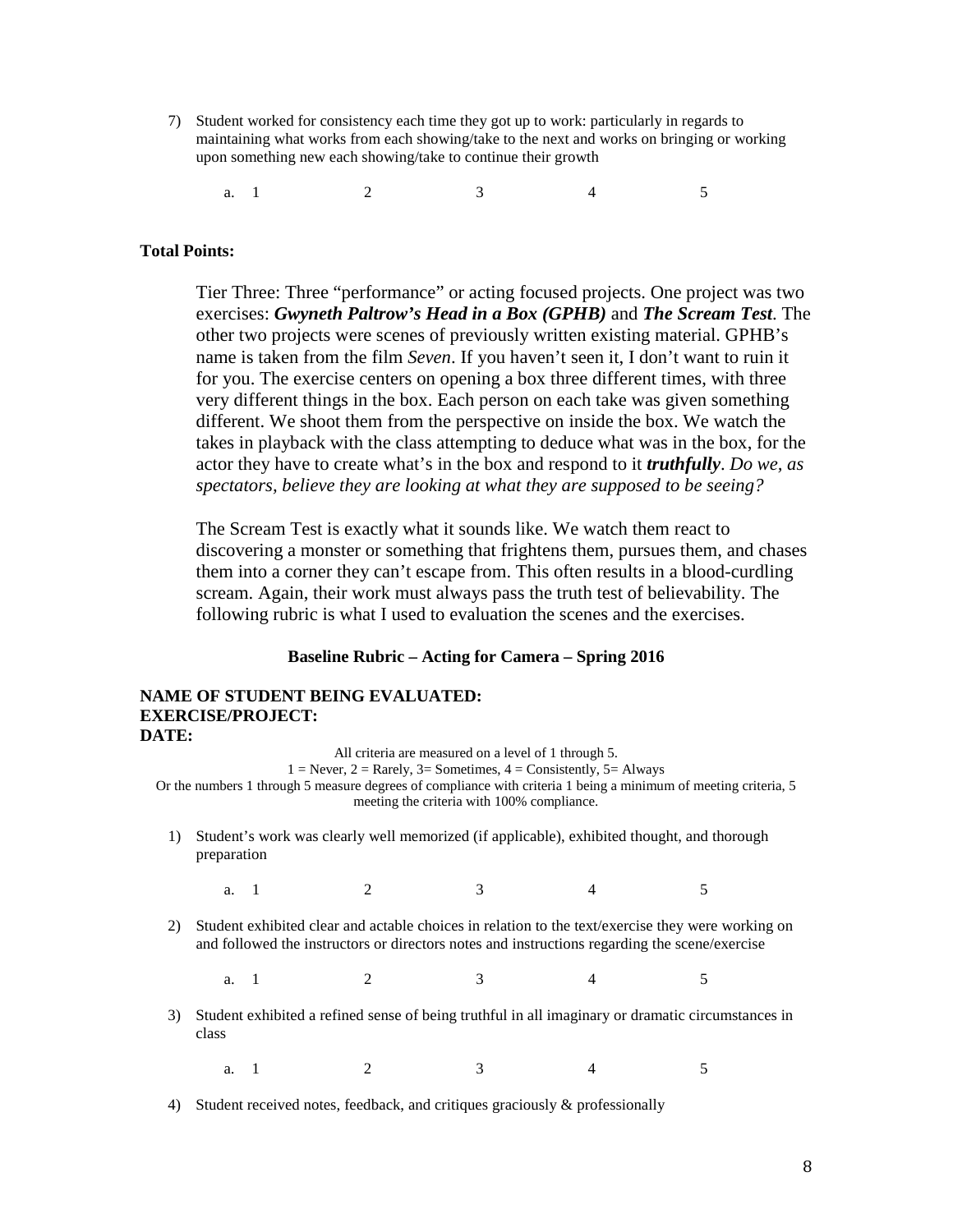- a. 1 2 3 4 5
- 5) Student's work exhibited an understanding how to be professional and function on set: including on-set terminology & using the camera to communicate one's work clearly
	- a. 1 2 3 4 5
- 6) Student exhibited an ability to listen & respond from moment to moment either with their partner, "other," or imaginary object.
	- a. 1 2 3 4 5
- 7) Student worked for consistency each time they got up to work: particularly in regards to maintaining what works from each showing/take to the next and works on bringing or working upon something new each showing/take to continue their growth
	- a. 1 2 3 4 5

#### **Total Points:**

Tier Four: Three acting or performance focused projects that were *not graded*, but rather worked on for the experience and the learning to be taken from them. The first few weeks they all had to perform a monologue of their choice on camera. Then they had to perform an Open Scene on camera that they prepared asking them to carry out specific requirements, and last was a unit on auditioning for the camera. Since these were three very new skills for them I wanted to them to have the freedom of failure and to learn from failure without harming their grade. An Open Scene is a scene with no punctuation, context, or characters. The actors must create everything about the scene themselves. The following is the Open Scene and the instructions:

#### OPEN SCENE C

| So                         |                          |
|----------------------------|--------------------------|
|                            | $\underline{\mathbf{B}}$ |
| So                         | $\Delta$                 |
| Where have you been        | $\underline{\mathbf{B}}$ |
| Out                        | <u>A</u>                 |
| Out                        | $\underline{\mathbf{B}}$ |
| I don't deserve this       |                          |
| Oh I can't do this anymore | Α                        |
| Is that what you want      | $\underline{\mathbf{B}}$ |
|                            |                          |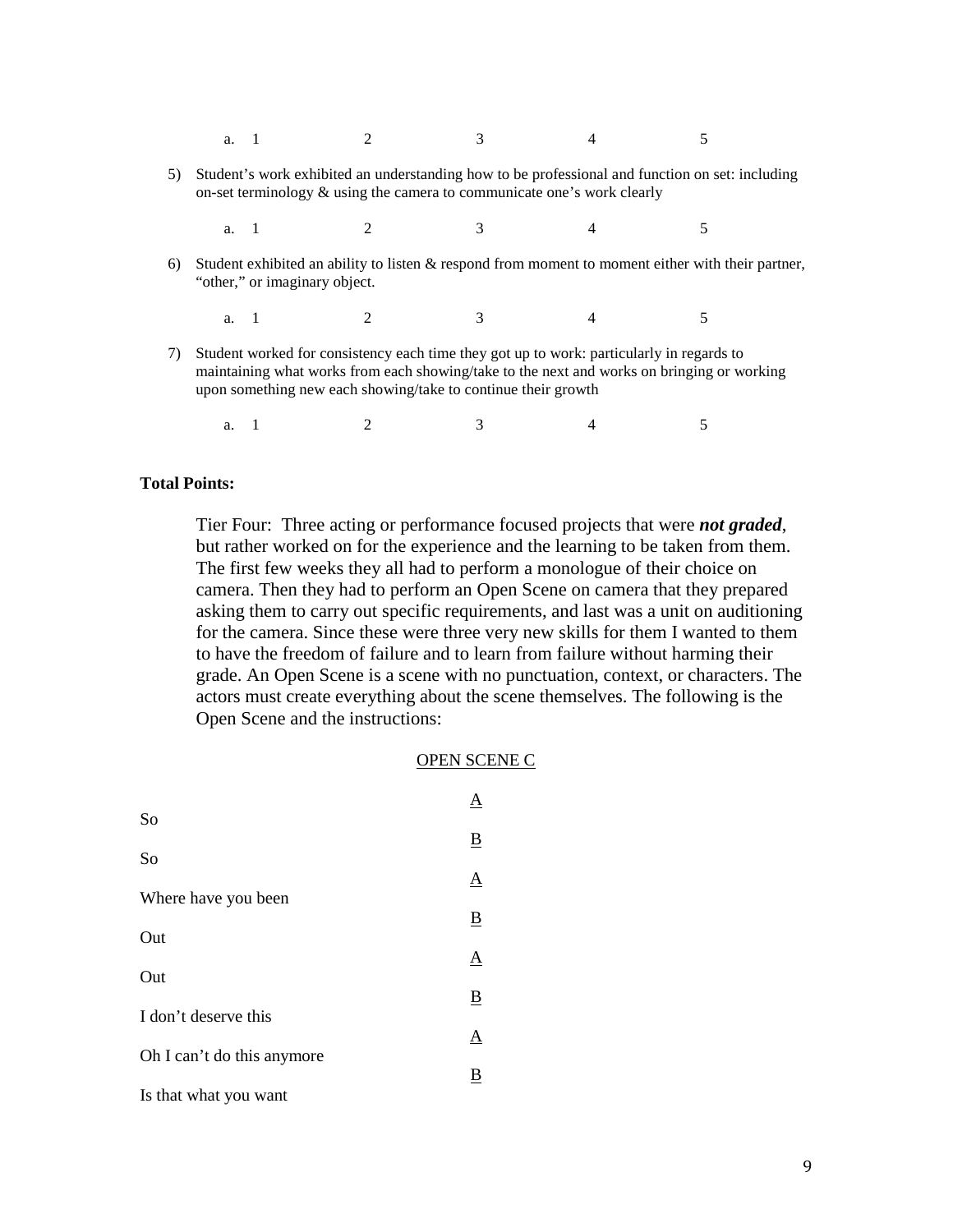Instructions: For Monday & Wednesday - craft a relationship of WHO, WHAT and WHERE. You will shoot the scene at a table. You both most also, eat, drink, or deal with an object in the scene. Please have an objective crafted for the scene.

### <span id="page-11-0"></span>**B. Rationale for Teaching Methods**

The creation of the four tiers was to serve several goals.

Tier One was created so we had a hard "academic" component in the class. The test and two papers taught the new language these students had to learn. Theatre and film speak two very different languages and terms, and for the most part, none of these students had encountered this language or terminology before. This also allowed me to see if there is any correlation between acting well and high academic achievement.

Tier Two was created to teach them about evaluating each other and working with peers. Peer Evaluation is frequently not encouraged in most actor training models. In fact it is discouraged. The entire model behind teaching acting for the camera centers on being able to watch oneself in playback. With theatre we are unable to do this. Hence why I feel Peer Evaluation and Self Evaluation must an integral part of on-camera training. How others perceive you and how you perceive yourself are things that every student of acting must learn to reconcile. The amazing thing with on-camera is that you can go back and watch the work again and again. It leaves little margin for misinterpretation. I also wanted them to learn perspective. By having the students crew, direct, and edit each other's work they quickly learned that the actor is often times a tool of the film, and is often the smallest piece of a working film or television set. Being on the other or production end of the camera reinforced how to conduct themselves on set and what their crew and directors need from them. Having them audition and work with directing students in the film department increased their time in front of the camera and the ability to work with their peers. It also created an opportunity for them to grow and experiment without the pressure of earning a grade for performing.

Three taught them the actual logistics and demands of working on a variety of sets and situations. GPHB and The Scream Test taught them to produce work on demand often with little context of knowledge of what they are reacting to. Working in this fashion has increased with the advent of Green Screen and Digital Technology. Frequently actors are working with tennis balls on the ends of sticks or paper plates taped to sticks for eye line and the monster or character they are acting with hasn't even been created or imagined yet. They also then worked with a dramatic scene and a comedic scene from existing TV and film properties.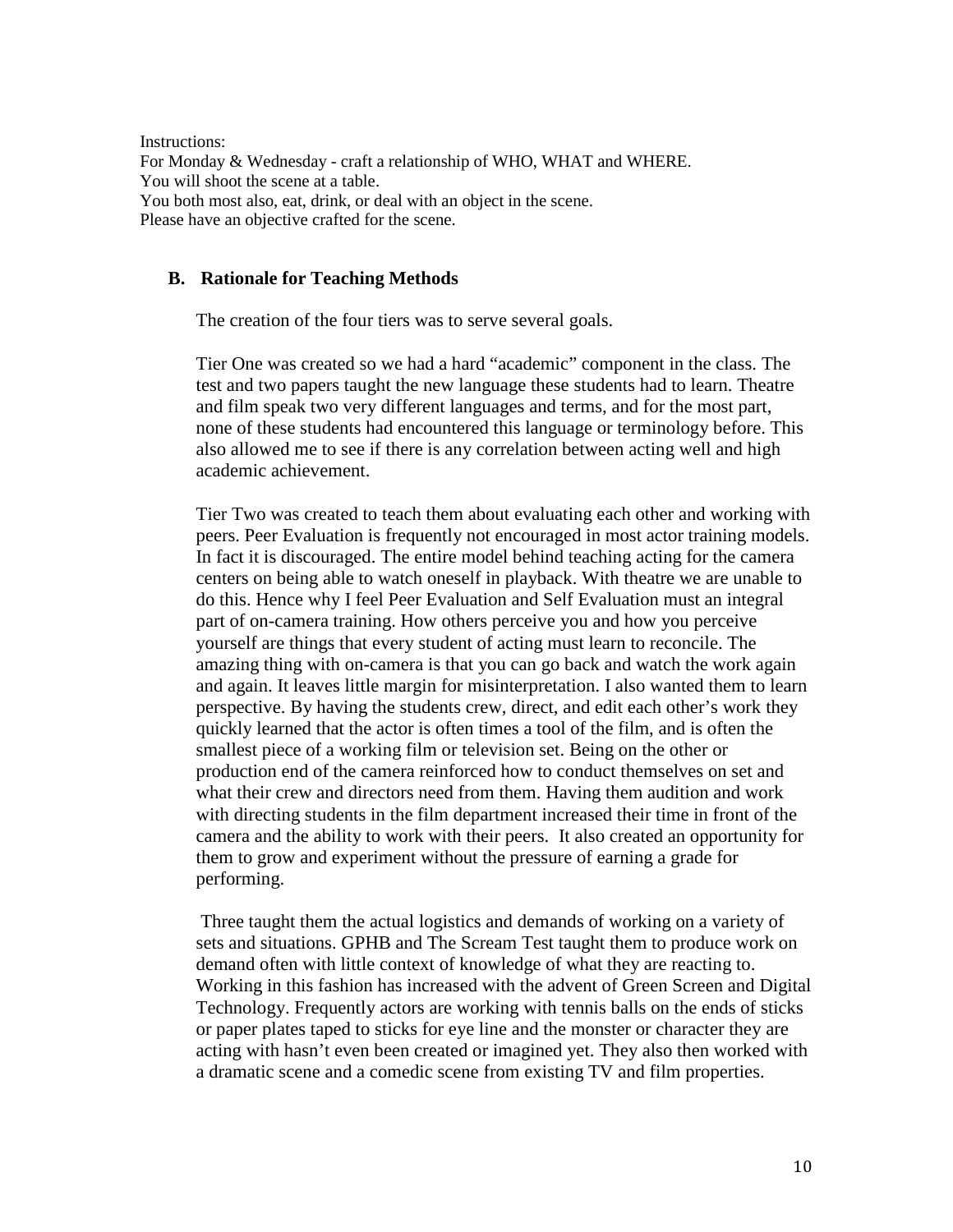### Scripts worked on were from *Pretty Little Liars, West Wing, Scrubs, Grey's Anatomy, Brides Maids, Big Bang Theory, Happy Endings,* and *The Faculty.*

Tier Four was to allow them room to grow and fail. I am often dismayed how acting is taught. Either no grade is ever assigned until the final grade of the semester and the student has no idea how they are doing, or everything is graded. Both discourage freedom and growth. Acting is an art and a craft. It must be practiced and much about it is left open to interpretation. The monologue was to give them and myself a baseline for their work and as a reference point for how far they had come in this process for those reasons we recorded the monologues the very first day. The open scene was to allow them to learn certain skills pertaining to matching from take to take without worry about a lot of lines or character work. The auditioning portion, where we used TV sides and commercial copy, was simply to give them a clear idea of expectation and situations for oncamera auditions.

### <span id="page-12-0"></span>**C. Illustration of Changes from Pervious Years/Sections**

I wish I was not a first year teacher and instead had taught this course at UNL previously, but I have not and I am in my first year teaching here. I have no examples or context for how this course was taught in the past. It was last taught two years ago and to my knowledge that instructor is no longer working for UNL. In the past I taught Acting for Camera very differently. At Virginia Commonwealth University the class met twice a week in four hour blocks so were able to actually shoot scenes on locations. We also had graduate students who served at teaching assistants so data management, on-set supervision, and distribution of dailies was handled very differently. Unfortunately at this time I have neither context, nor knowledge of how this class was taught differently other than the technology used. I used a DSL camera and recorded audio separately in an attempt to make the course feel like an actual film or TV set.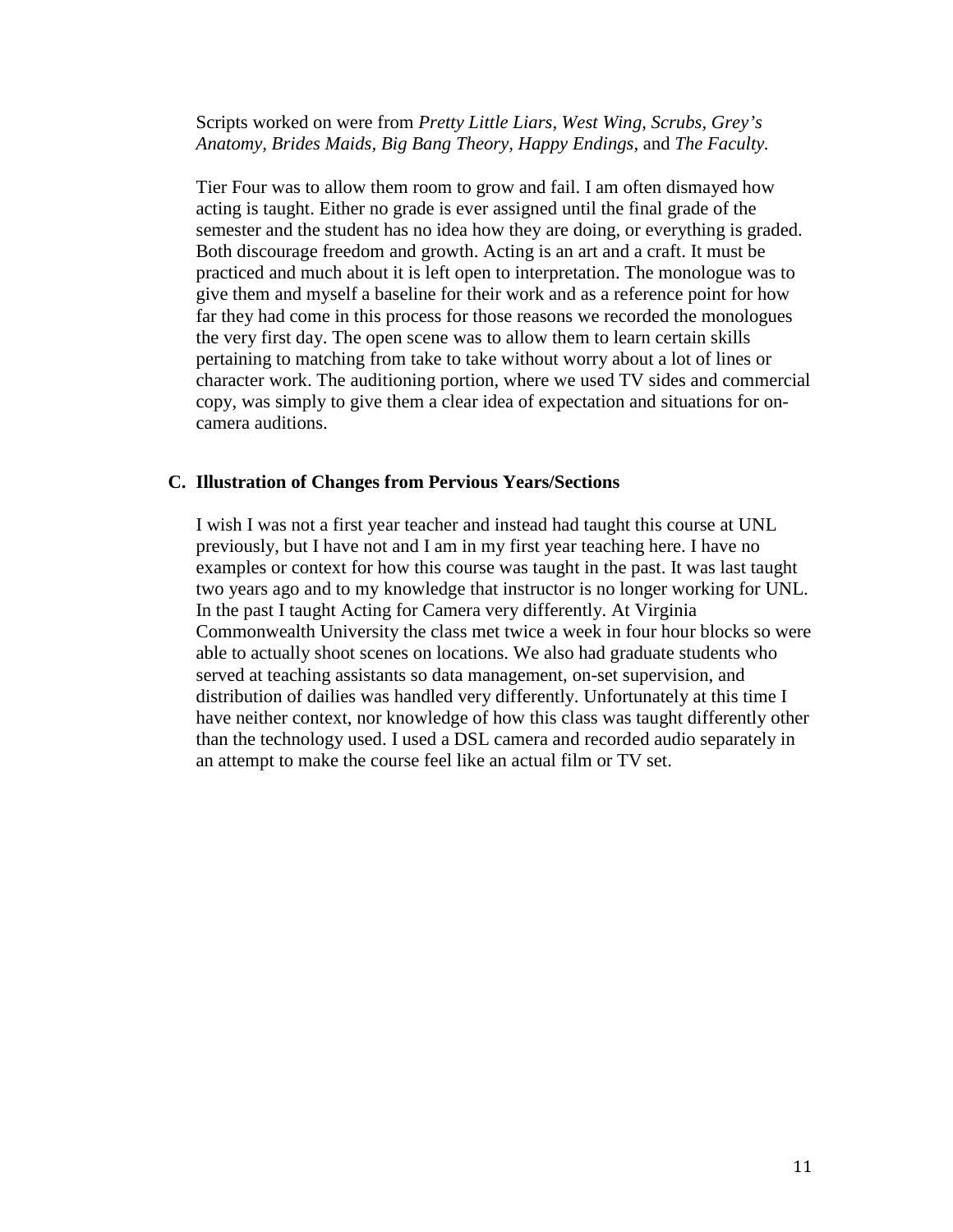### <span id="page-13-0"></span>**IV. THE COURSE AND THE BROADER CURRICULLUM**

#### <span id="page-13-1"></span>**A. How this Course Fits with Others in the Department and the University**

This course fits within The Johnny Carson School of Theatre & Film by serving as part of a Performance Emphasis student's final two years of study. Being a school of theatre and film this type of work fits within our larger scope and mission. It provides actors the ability and knowledge to undertake a higher-level work within the program in student and faculty films.

This course directly impacts a student's ability to work as a professional, pay back their student loans, and earn a living as performer. Since 1999 work in the American theatre has declined due to smaller casts, co-productions, and theatre closing their doors. Work in recorded media such film, commercials, new media, and the explosive growth of TV in scripted content through cable, network, and online distributors such as Netflix, Amazon, and Hulu has increased the amount of on-camera work ten times over since 1999. Everyone has jumped onto the original content and programming costs due to the expense of buying content from other providers. Creators find grater freedom in cable and new media and are willing to work there for lower, yet livable wages.

Additionally theatre is traditionally cast nationally out of New York City, while film, TV, commercials, and new media production has it feet planted firmly in two coasts, Los Angeles, CA and New York City, NY and has made powerful secondary markets in tax incentive rich areas such as Atlanta, GA, New Orleans, LA, and tertiary markets in Chicago, IL, Pittsburgh, PA, Richmond, VA, Washington D.C./Baltimore, MD, Cleveland, OH, Portland, OR, Austin, TX, and Albuquerque, NM.

### <span id="page-13-2"></span>**V. ANALYSIS OF STUDENT LEARNING**

#### <span id="page-13-3"></span>**A. Analysis of Particular Students and Assignments**

To give one a better idea of assignments and student growth I have put together a series of video compilations from the course to better serve this portfolio and the points it contains. On the first day I had the students perform monologues to serve as a baseline for the rest of the semester. The following selection of monologues is where some of the students stood on day one of the course.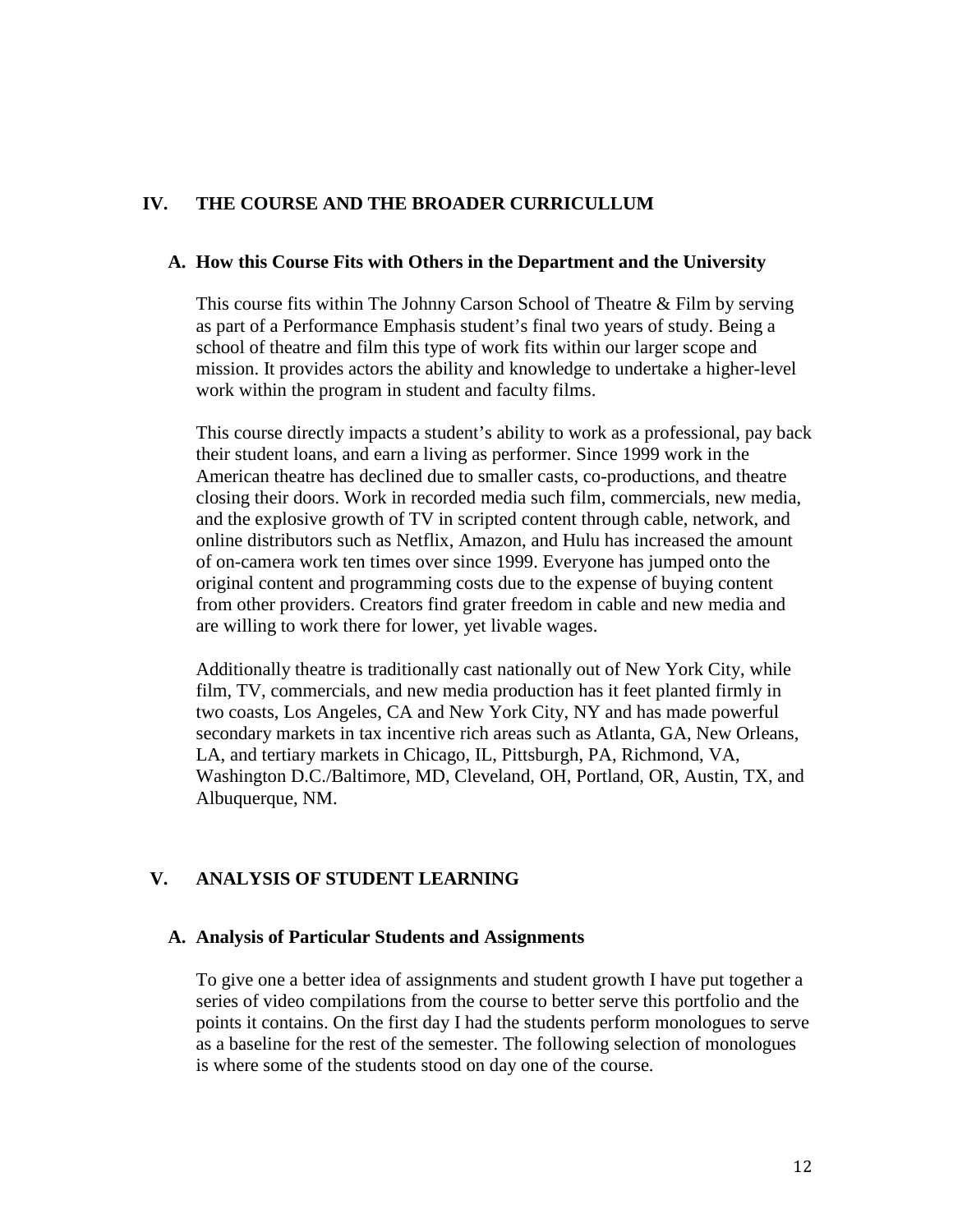**Day One Monologues** [\(Click image below to view\)](https://www.youtube.com/watch?v=ufltBqV8lBU&feature=youtu.be)



If you look at the first actor they are what I would consider a low performer. I have enclosed the following rubric that I developed during the course in an effort to better evaluate performance work in class. I also developed it as a way of describing what I am looking for to you the reader, or someone who has little-tono connection to acting. As you can see I am moving away from a bare bones numeric rubric to this:

| <b>CRITERIA</b>     | <b>LOW Performer</b>              | <b>MEDIUM Performer</b>                | <b>HIGH Performer</b>   |
|---------------------|-----------------------------------|----------------------------------------|-------------------------|
| Comfort & ease in   | Doesn't breathe when              | Occasionally doesn't breathe. Holds    | Breathes, has a         |
| front of the camera | working, seems confused at        | some tension. Can let go and have      | continuing sense of     |
|                     | times, displays visible signs of  | some fun when working.                 | ease about their work.  |
|                     | nervousness and an unhealthy      | Takes some joy in working/acting.      | Has fun and plays on    |
|                     | self awareness. Working in        |                                        | set. Takes joy in the   |
|                     | front of the camera is not fun    |                                        | work. Is excited to be  |
|                     | for this individual.              |                                        | working in front of the |
|                     |                                   |                                        | camera.                 |
| Truth &             | Lines sound "clunky." Doesn't     | Asks questions with the text and       | Always asks the         |
| believability       | actually ask their questions or   | makes their points. You believe the:   | questions and makes     |
|                     | make their points. You don't      | who, what, and where of the script     | the points of the       |
|                     | believe they are in the           | when they are acting MOST of the       | dialogue/script.        |
|                     | situation dictated by the script, | time.                                  | Dialogue sound correct  |
|                     | you don't believe their           | The viewer believes the actor most     | and effortless NOT      |
|                     | emotions, you don't believe       | of the time in the situations they are | clunky or disjointed.   |
|                     | they are talking to someone.      | in. Emotions are sometimes             | You believe everything  |
|                     | You don't believe they are who    | "forced." Has done their actor         | they are doing and who  |
|                     | they claim to be and are the      | homework on the script and             | they say they are. All  |
|                     | situation they are in. Inability  | analyzed it so they have a sense of    | emotions are truthful   |
|                     | to commit to the dramatic         | beats, moments and has made            | and Believable. Has     |
|                     | circumstances they are asked      | choices. Sometimes commits to the      | analyzed the script and |
|                     | to play.                          | dramatic situation they are in.        | made choices. Always    |
|                     |                                   |                                        | commits.                |
|                     |                                   |                                        |                         |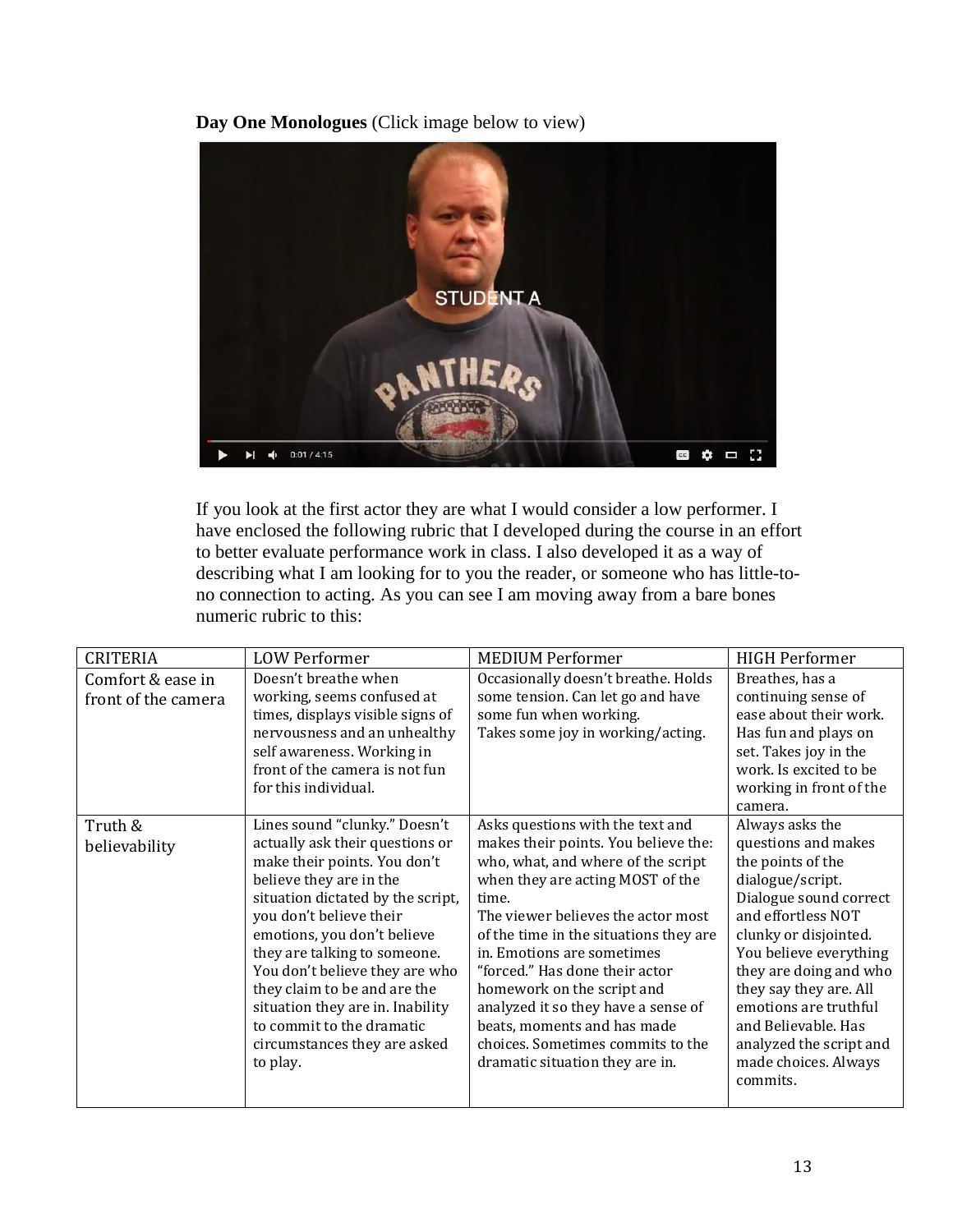| On set skills   | Turns away from the camera,<br>can't replicate physical life<br>from one take to the next<br>(matching), Can't find their<br>mark. Inability to step into<br>frame. Looks directly into the<br>lens. Can't remember blocking.                               | Occasionally uses of the off-camera<br>eye. Can match movement and<br>physical action MOST of the time.<br>Can find their mark MOST of the<br>time. Can step into frame. Only<br>looks directly into the lens by<br>accident.                                                                                                               | Always uses the<br>camera position to its<br>greatest potential.<br>Always matches<br>movement and physical<br>life on camera from<br>take to take. Always<br>finds their mark and<br>can swing and step into<br>frame with proficiency.           |
|-----------------|-------------------------------------------------------------------------------------------------------------------------------------------------------------------------------------------------------------------------------------------------------------|---------------------------------------------------------------------------------------------------------------------------------------------------------------------------------------------------------------------------------------------------------------------------------------------------------------------------------------------|----------------------------------------------------------------------------------------------------------------------------------------------------------------------------------------------------------------------------------------------------|
| Professionalism | Poor to no memorization of<br>lines. Rude to others. Makes<br>jokes at other's expense. Late<br>to class/set. Unsupportive in<br>the working environment<br>through being on their phone,<br>etc. Short tempered. Doesn't<br>follow or take direction well. | Lines are memorized with<br>occasional flubs/corrections.<br>Pleasant to be around. Rarely late to<br>class/set. Takes notes (writes them<br>down) and attempts to implement<br>them and has success MOST of the<br>time doing so. Supportive of<br>colleagues in their work and<br>attentive to the task at hand and<br>those around them. | Memorized word<br>perfect. Pleasant to be<br>around. Never late to<br>class/set. Always<br>writes down notes (if<br>appropriate) and<br>implements them right<br>away. Supportive of<br>others and attentive to<br>the task at hand and<br>others. |

If I had to categorize each of these performers it would be: Actor A: Low Performer Actor B Low to Mid Performer Actor C: Low to Mid Performer Actor D: Mid to High Performer Actor E: Mid Performer

Early on in the course we also engaged in the exercise GPHB. Here is a link to two students performing the exercise, without sound, as I was talking them through the exercise. You can see again, how Student A is again a low performer, while I would make the case with this rubric that the second student, Student F is a High Performer.

**GPHB** [\(Click image below to view\)](https://www.youtube.com/watch?v=-HLulo0i1ps&feature=youtu.be) 

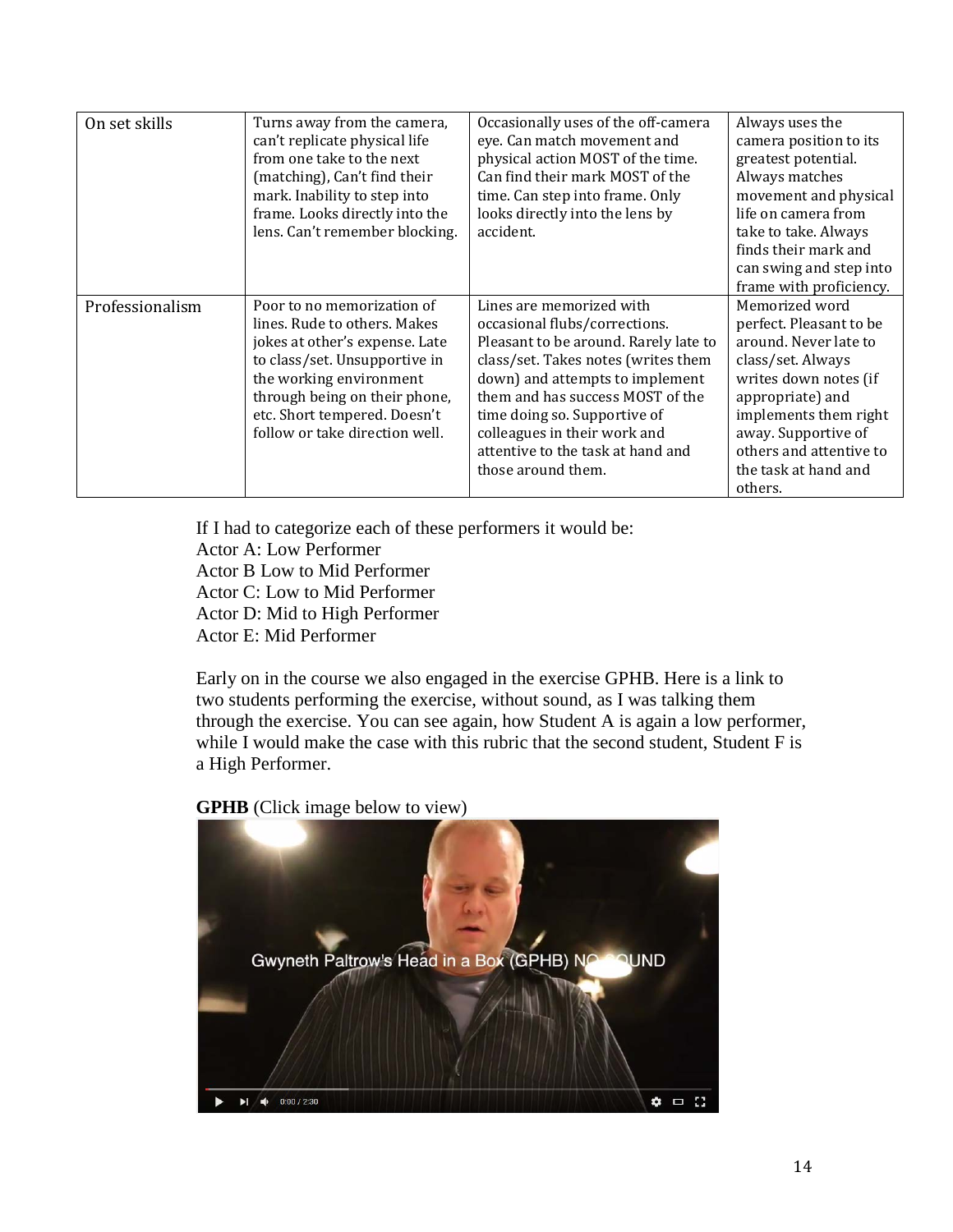The next scene was one of the very first scenes we filmed in class. There was a student director and crew and the student director also had to put together a very rough cut that you will see here. Student C and Student E are both featured in this scene.



**[UNL Acting for Camera Scene 1](https://www.youtube.com/watch?v=taHHHYnJ1ic&feature=youtu.be)** (Click image below to view)

I would rate both students as solid Mid to High Performers in this scene.

To give one a sense of where one student in particular ended up take a look at this scene:



### **[Final Scene from a Popular Sitcom](https://www.youtube.com/watch?v=h9y_8BuyGz4&feature=youtu.be)** (Click image below to view)

Student D maintained her usual high level of work, Student E found a much greater sense of play and ease with the work, but Student B is where the real growth occurred. More truthful, a grater sense of work, and he really played, had fun and left himself alone which resulted in a performance that easy to watch, fun to work with and had solid choices which were appropriate for the script.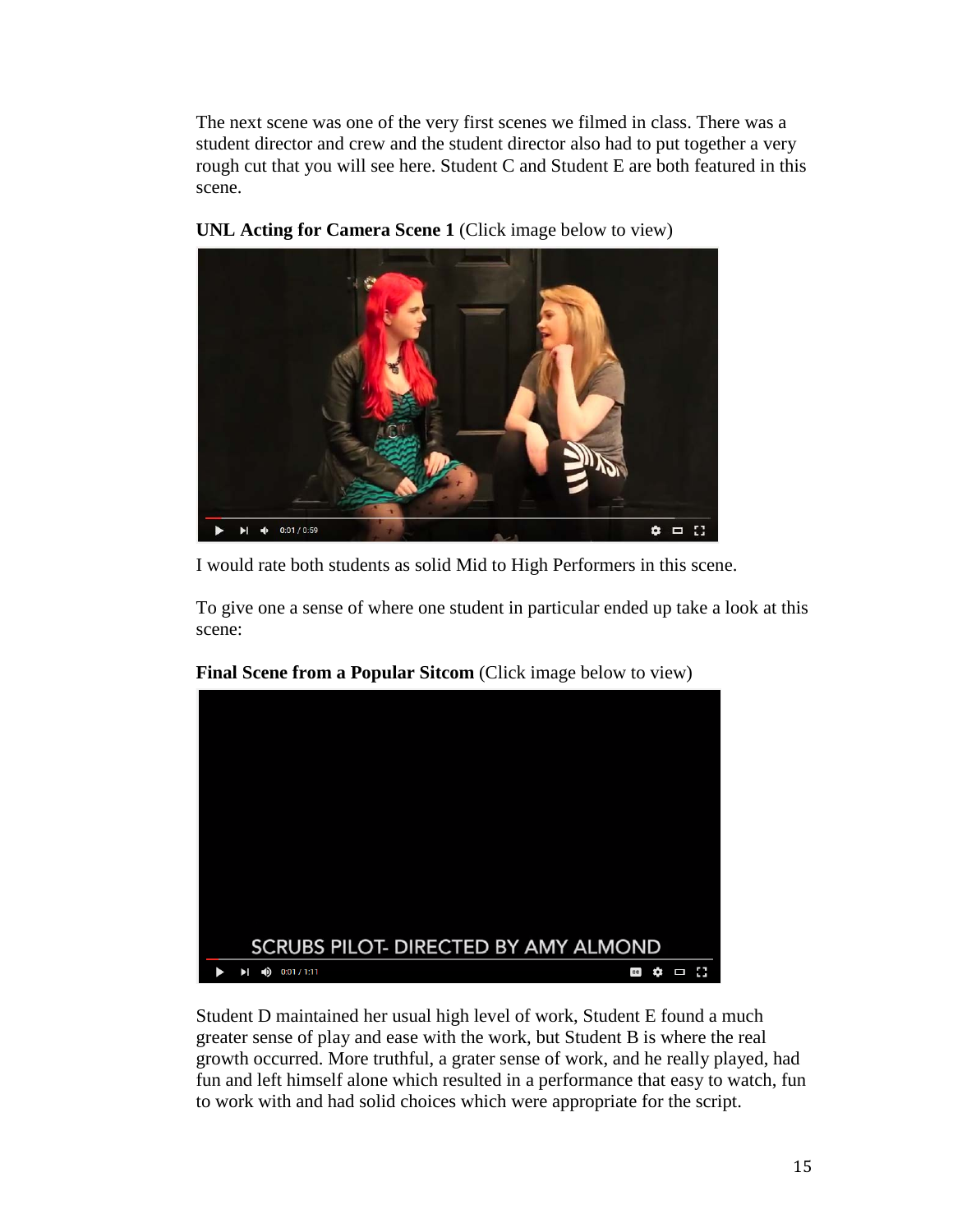| Student       | <b>Starting Level</b> |                | Test | Paper One | Paper Two | End |
|---------------|-----------------------|----------------|------|-----------|-----------|-----|
| Level         |                       |                |      |           |           |     |
| A             | Low                   | 27             | 26   | 15        | Low       |     |
| B             | Low to Mid            | 30             | 22   | 30        | High      |     |
| $\mathcal{C}$ | Low to Mid            | 36             | 30   | 30        | High      |     |
| D             | Mid to High           | 32             | 14   | 30        | High      |     |
| E             | Mid                   | 27             | 28   | 30        | High      |     |
| $\mathbf F$   | Mid                   | 34             | 25   | 30        | High      |     |
| G             | Low                   | $\overline{0}$ | 29   | 30        | Low       |     |
| H             | Low to Mid            | 24             | 0    | 30        | High      |     |
| $\mathbf I$   | Mid                   | 33             | 23   | 30        | High      |     |
| J             | Mid                   | 34             | 24   | 30        | High      |     |
| K             | Low                   | 36             | 30   | 30        | High      |     |
| L             | Mid                   | 32             | 29   | 30        | High      |     |

Now let's look at "academic" and solidly testable assignments in comparison to where they began and ended as "performers."

Student G was a disappointment. He started as a Low Performer, ended as a Low Performer, missed the test, and if I hadn't become "flexible" regarding my lateness and attendance policy, he would have failed the course. I have chosen not to include clips of his work in case the student in question watches and read this portfolio. It would be damaging to this student to see their poor performance discussed in a public forum. Student A, on the other hand, has a healthy approach to things and is fine with others dissecting his work.

After looking at all of the data the very few trends presented themselves other than, the students greatly improved as we went along. In regards to a tangible connection between academics and performance ability, the jury is still out. I would like to track this data throughout all of my classes next year to see if a clear correlation occurs. One might make the statement that a Low Performer with poor academic grades has a less likely chance to improve as two of the four starting Low Performers, stayed Low Performers and also had the lowest "academic" success of the Low Performers.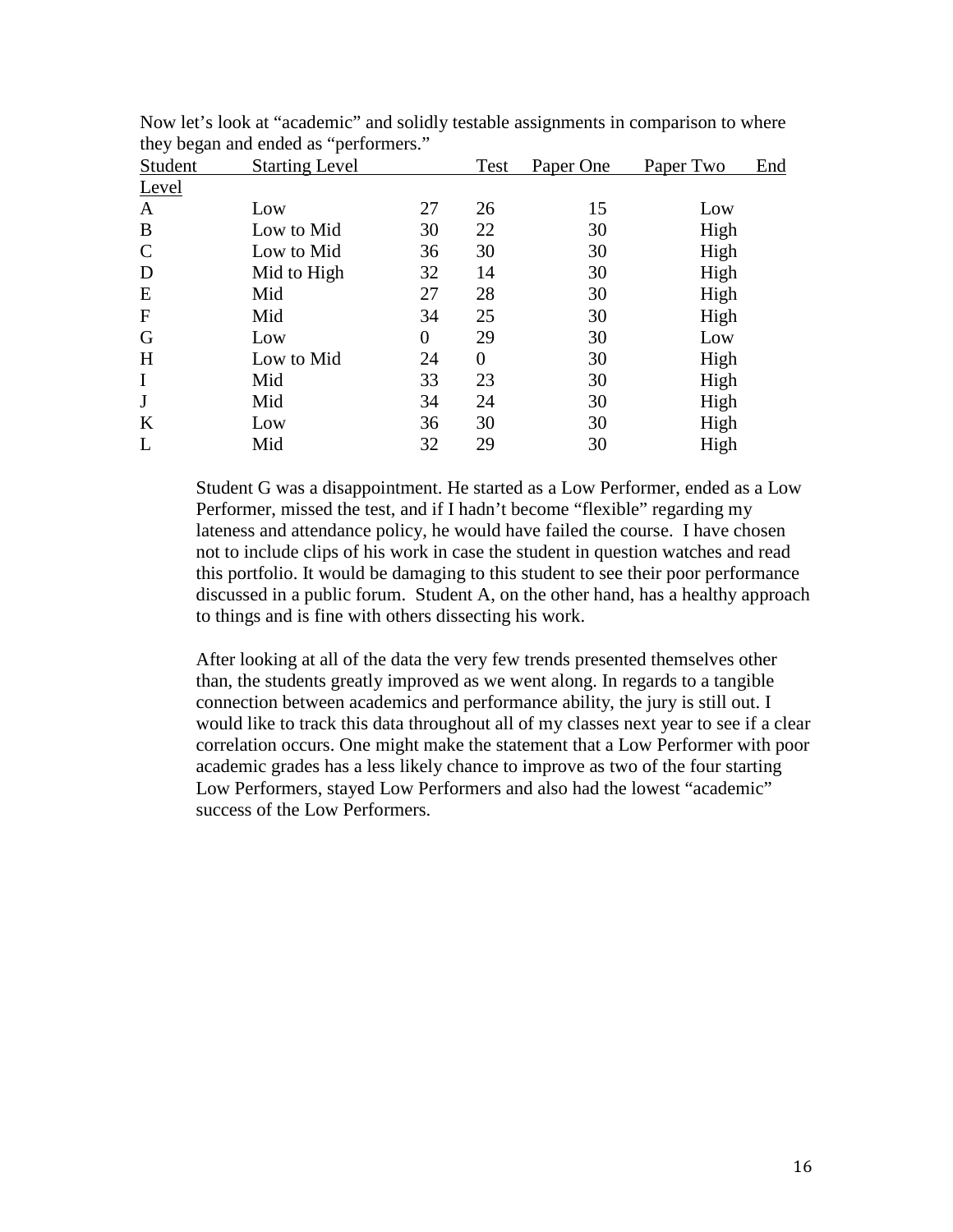### <span id="page-18-0"></span>**VI. PLANNED CHANGES**

### <span id="page-18-1"></span>**A. Description of Planned Changes to the Syllabus, Delivery Method, Etc.**

If I have the opportunity to teach this course again, I am going to ask for server space and place all of the dailies, sound and video files there in an effort to share them with the entire class. One obstacle we faced was how to share all of the footage we shot with everyone. We did have viewing days, but a few students missed a few items.

This is also a course that necessitates a teaching assistant in order to handle all of the data management. I spent entirely too much time moving files and data around rather than focusing on my teaching and the students. Because we are shooting a different scene or exercise every class the prep time is huge, and assistance is necessary.

The biggest change in my teaching is going to be with my rubrics. The current model of rubric I use is one that I adopted while teaching at Rutgers University/Mason Gross School of the Arts. It was the rubric we were asked to use for consistency across all courses. While it has served me as a teacher at various institutions I feel it is a detriment to my students at UNL. A great number of this current generation are attempting to do what it takes to get an "A" rather than work to grow as an artist and embrace failure and mistakes. They are focused on getting it "right." Or think thinking that there is a "right" answer to artistic questions.

After fashioning the Low/Medium/High performer rubric for this course I now moving to that model for all courses. Instead of grading specific projects I will monitor them from the warm-up at the start of class and all of their work and hand out a rubric every 3-4 weeks so they can be kept abreast of their progress. An example of the general rubric I am going to use is included below.

| Criteria                                               | <b>LOW PERFORMER</b>                                                                                                                                                                                                                                                                                                                                 | <b>MID PERFROMER</b>                                                                                                                                                                                                                                                                                                       | <b>HIGH PERFORMER</b>                                                                                                                                                                                                                                                                                                             |
|--------------------------------------------------------|------------------------------------------------------------------------------------------------------------------------------------------------------------------------------------------------------------------------------------------------------------------------------------------------------------------------------------------------------|----------------------------------------------------------------------------------------------------------------------------------------------------------------------------------------------------------------------------------------------------------------------------------------------------------------------------|-----------------------------------------------------------------------------------------------------------------------------------------------------------------------------------------------------------------------------------------------------------------------------------------------------------------------------------|
| 1. Comfort & Ease<br>working in class and<br>on stage. | Doesn't breathe when<br>working, seems<br>confused at times.<br>displays visible signs of<br>nervousness and an<br>unhealthy self<br>awareness. Working in<br>front of the class and on<br>stage is not fun for this<br>individual. No sense of<br>public privacy. Afraid to<br>take risks in class. No or<br>little sense of ease in<br>their work. | Occasionally doesn't<br>breathe. Holds some<br>tension. Can let go and<br>have some fun when<br>working.<br>Takes some joy in<br>working/acting. Has a<br>sense of public privacy<br>with occasional lapses.<br>Sometimes tasks risks in<br>front of the<br>group/class/rehearsal.<br>Some sense of ease in<br>their work. | Breathes, has a continuous<br>sense of ease about their<br>work. Has fun and plays on<br>set. Takes joy in the work. Is<br>excited to be working in<br>front of the class and on<br>stage. Has a complete and<br>total commitment to public<br>privacy. Freely tasks risks<br>within the rehearsal and/or<br>working environment. |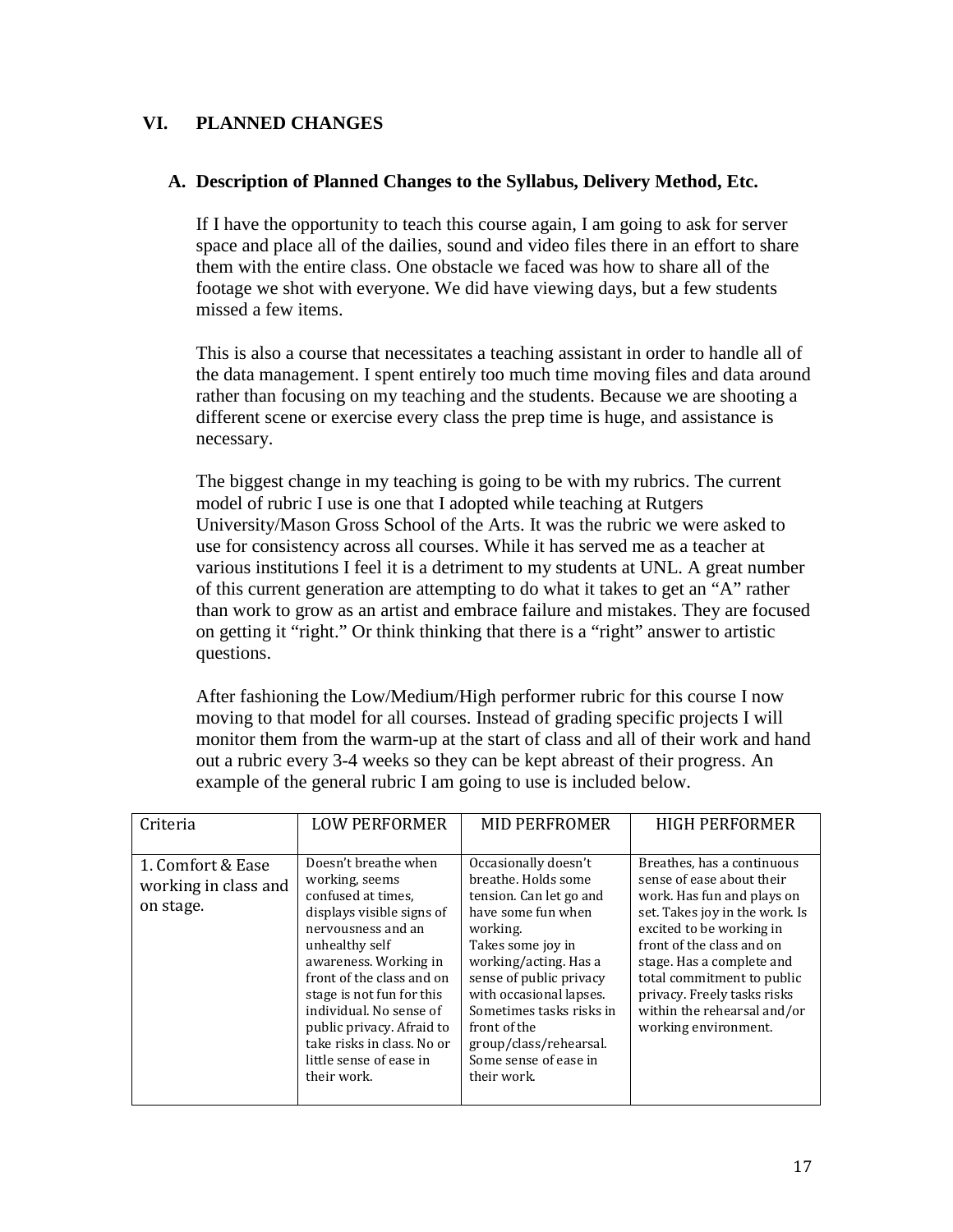| 2. Truth &<br>Believability               | Lines sound "clunky."<br>Doesn't actually ask<br>their questions or make<br>their points. You don't<br>believe they are in the<br>situation dictated by the<br>script or exercise. You<br>don't believe their<br>emotions. You don't<br>believe they are talking<br>to someone. You don't<br>believe they are who<br>they claim to be and are<br>in situation the<br>script/exercise dictates.<br>Inability to commit to<br>the dramatic<br>circumstances they are<br>asked to play. | Asks questions with the<br>text and makes their<br>points. You believe the:<br>who, what, and where of<br>the script when they are<br>acting MOST of the time.<br>The viewer believes the<br>actor most of the time in<br>the situations they are in.<br>Emotions are sometimes<br>"forced." Has done their<br>actor homework on the<br>script and analyzed it so<br>they have a sense of<br>beats, moments and has<br>made choices. Sometimes<br>commits to the dramatic<br>situation they are in. | Always asks the questions<br>and makes the points of the<br>dialogue/script. Dialogue<br>sound correct and effortless<br>NOT clunky or disjointed.<br>You believe everything they<br>are doing and who they say<br>they are. All emotions are<br>truthful and Believable. Has<br>analyzed the script and<br>made choices. Always<br>commits. High investment<br>level in the Given<br>Circumstances of the<br>text/exercise/improvisation. |
|-------------------------------------------|--------------------------------------------------------------------------------------------------------------------------------------------------------------------------------------------------------------------------------------------------------------------------------------------------------------------------------------------------------------------------------------------------------------------------------------------------------------------------------------|-----------------------------------------------------------------------------------------------------------------------------------------------------------------------------------------------------------------------------------------------------------------------------------------------------------------------------------------------------------------------------------------------------------------------------------------------------------------------------------------------------|--------------------------------------------------------------------------------------------------------------------------------------------------------------------------------------------------------------------------------------------------------------------------------------------------------------------------------------------------------------------------------------------------------------------------------------------|
| 3. Impulses,<br>Listening &<br>Responding | No sense of connection<br>to their partner or<br>"other."<br>Isn't actually talking to<br>or listening to anyone<br>or thing. Doesn't take in<br>stimuli or their partner.<br>Has no inspiration or<br>impulses, or if they do,<br>doesn't realize they<br>have them. Has no<br>relationship with their<br>environment, partner,<br>or circumstances.                                                                                                                                | Connected to their<br>partner or "other". If not<br>connected than strives to<br>make a connection.<br>Works towards listening<br>and responding with<br>everyone and everything.<br>Works to take in stimuli.<br>Has impulses and<br>inspiration and attempts<br>to act on it. Always<br>considers their<br>relationships with their<br>partner, environment,<br>and space.                                                                                                                        | Always bases what they are<br>doing next off what their<br>partner or imaginary "other"<br>is doing. Takes nothing for<br>granted with their partner<br>or "other." Never stifles<br>impulses or inspiration and<br>pursues such inspiration<br>and impulses. Says yes to<br>stimuli from their<br>imagination and their<br>partner. Strong relationships<br>and connection with their<br>partner, environment and<br>circumstances.       |
| 4. Professionalism                        | Poor to no<br>memorization of lines.<br>Rude to others. Makes<br>jokes at other's expense.<br>Late to class/set.<br>Unsupportive in the<br>working environment<br>through being on their<br>phone, etc. Short<br>tempered. Doesn't<br>follow or take direction<br>well. Doesn't or rarely<br>takes notes. Gossips<br>about class. Detracts<br>from the ensemble. Only<br>concerned with<br>themselves and not the<br>work at hand.                                                   | Lines are memorized<br>with occasional<br>flubs/corrections.<br>Pleasant to be around.<br>Rarely late to class/set.<br>Supportive of colleagues<br>in their work and<br>attentive to the task at<br>hand and those around<br>them. Never gossips<br>about the class and<br>classmates and doesn't<br>support those who do.<br>Writes down most of<br>their notes given in class<br>and in rehearsal.                                                                                                | Memorized word perfect.<br>Pleasant to be around. Never<br>late to class/set. Always<br>writes down notes (if<br>appropriate) and<br>implements them right<br>away. Supportive of others<br>and attentive to the task at<br>hand and others. Doesn't<br>gossip. Contributes to the<br>ensemble. Writes down all<br>of their notes so they can<br>refer to them.                                                                            |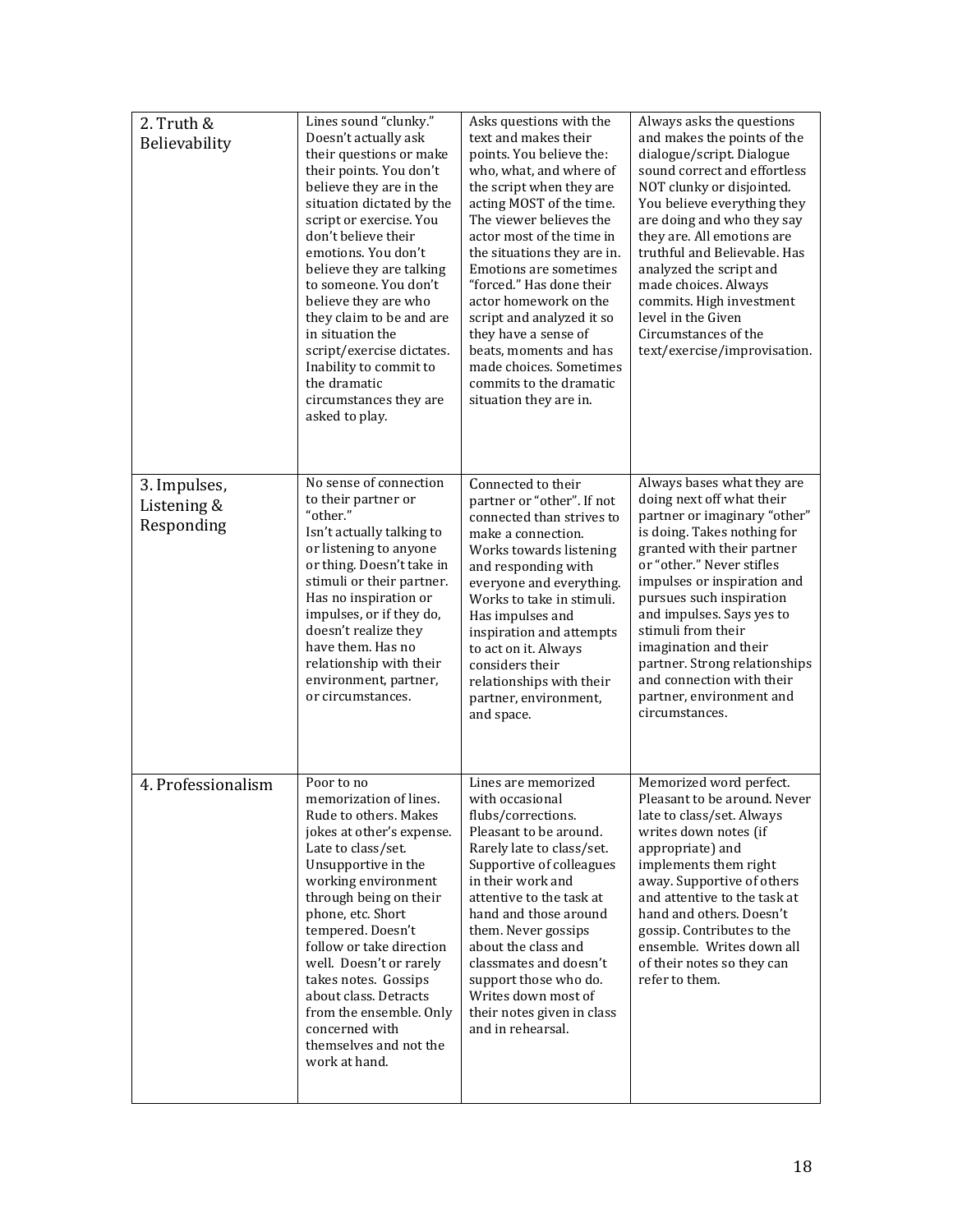| 5. Rehearsal Skills | Has issues following     | Does well with            | Follows instructions for       |
|---------------------|--------------------------|---------------------------|--------------------------------|
|                     | instructions for each    | instructions. Works to    | each exercise and              |
|                     | exercise and             | maintain consistency and  | improvisation. Always          |
|                     | improvisation.           | previous growth while     | maintains consistency and      |
|                     | Inconsistent from one    | making new choices.       | previous growth while          |
|                     | class to the next.       | Works to improve as an    | making new choices.            |
|                     | Inability to make        | artist rather than get an | Improves as an artist rather   |
|                     | choices. Works to get an | "A." Most class work has  | than get an "A." All class     |
|                     | "A" rather than learn or | the appearance of being   | work has the appearance of     |
|                     | grow as an artist. Work  | rehearsed, prepared, and  | being rehearsed, prepared,     |
|                     | feels unrehearsed,       | worked upon. Takes        | and work upon. Looks over      |
|                     | unprepared, and not      | notes (after writing them | their notes and implements     |
|                     | worked upon. Doesn't     | down) and attempts to     | them in rehearsal before       |
|                     | look over notes or looks | implement written and     | bringing in work to share.     |
|                     | them over right before   | verbal notes, and has     | Always accepts notes and       |
|                     | performing. Tough to     | success MOST of the time  | feedback graciously without    |
|                     | schedule rehearsals      | doing so. Takes notes     | making excuses. Owns their     |
|                     | with as a partner.       | and feedback mostly       | own work and takes             |
|                     | Argues notes and         | with grace and openness.  | responsibility for their work. |
|                     | feedback. Makes excuse   | Doesn't argue or make     |                                |
|                     | for everything. Argues   | excuses for notes and     |                                |
|                     | with instructor or       | feedback.                 |                                |
|                     | director.                |                           |                                |

I suspect there will be much resistance to this new rubric. I frequently have students who will argue grades and want to know what they need to do to get an "A." They are afraid to make mistakes or be bold with their work. The coursework is simply a means to an end. Since The Johnny Carson School of Theatre & Film is a program that requires an audition for admission and they have to re-audition to continue, I thought this attitude towards grades would not be present. Alas, it is. One of my goals as I move forward is to ease them away from this mindset.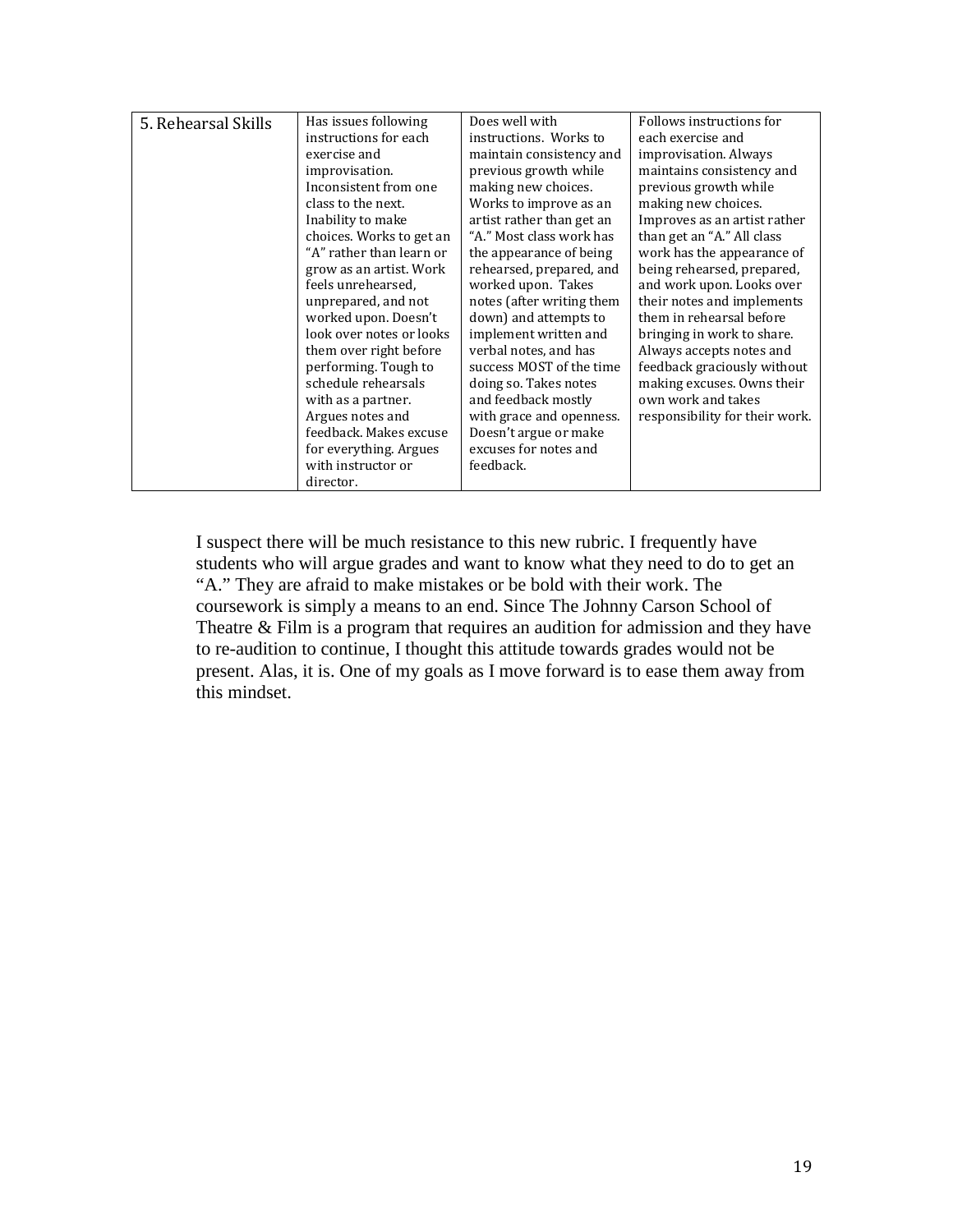### <span id="page-21-0"></span>**VII. SUMMARY AND OVERALL ASSESMENT OF PORTFOLIO PROCESS**

### <span id="page-21-1"></span>**A. Description of What the Author Learned Through the Portfolio Process**

I am very grateful for the opportunity this portfolio provided to take a close look at my teaching and at this specific course. Acting for the camera has been the largest portion of my teaching career and responsibilities.

Part of what makes this acting class different from all of the other acting classes is that the students themselves can see tangible growth. I was very pleased with how much growth occurred and it was all documented. It's more than what a teacher can ask for.

The biggest take away was learning how to describe acting in a way the reader could follow. The new rubric I created is a direct result of having to discuss what I do and how I do it. I am grateful for that discovery and I hope it serves me moving forward.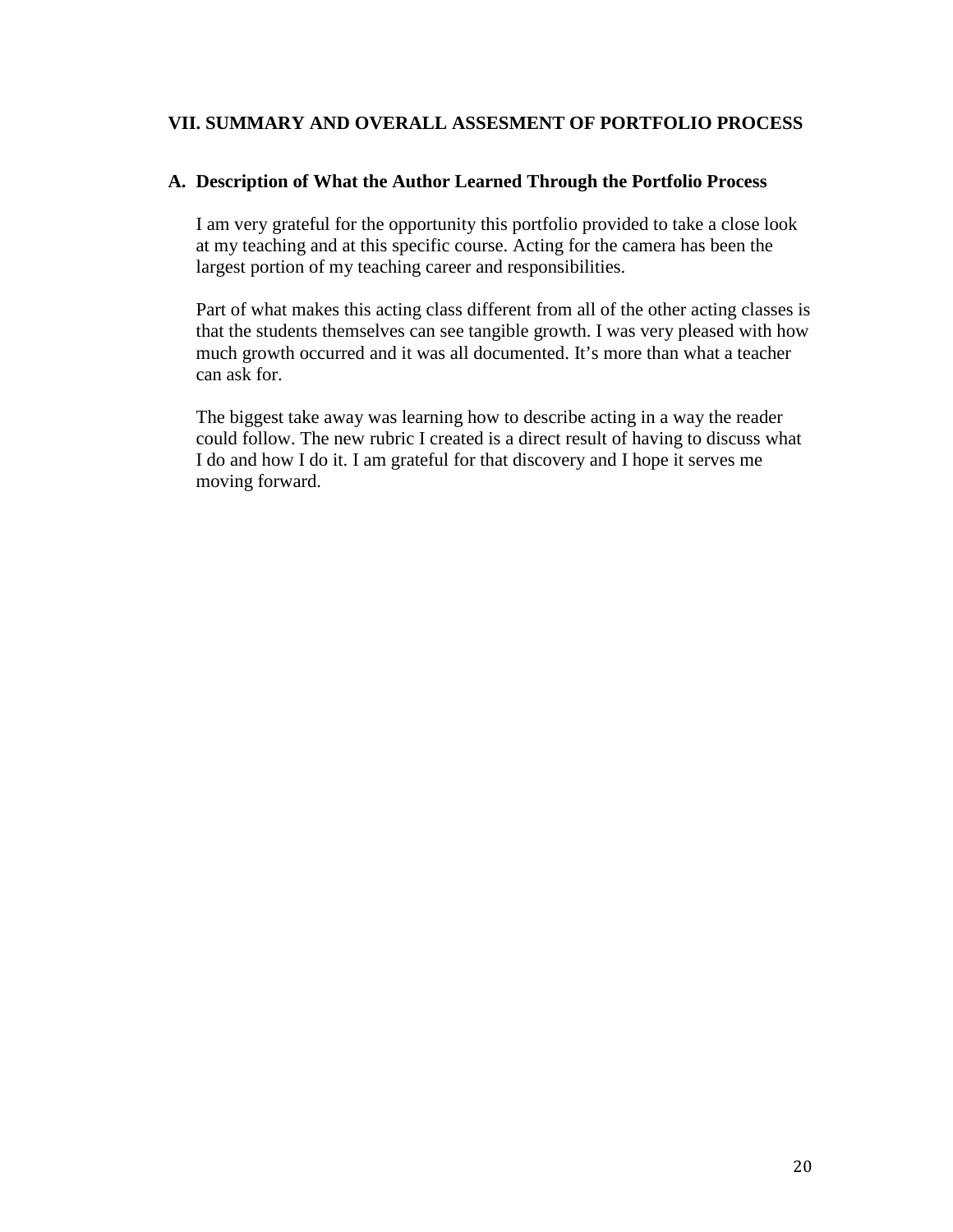### <span id="page-22-1"></span><span id="page-22-0"></span>**VII. APPENDIX: SYLLABUS**

**THEA 401 -150/151** 

**Advanced Acting: Acting for the Camera Class:** 8645, 8646 **Section**: 150- LEC Regular, 151 –LAB Regular Spring 2016 **Class Meeting Times:**  Mondays 10:30AM-11:20AM Wednesdays & Fridays 10:30AM-12:20PM **Location(s):** Black Box Theatre (3rd Floor Lab Space), we also have 301/302 next door. But we meet in the Black Box Space.

**Instructor:** Wesley Broulik **Office Hours:** T/TH 12:00noon-1:45pm or by appointment **Office:** Temple 210 **Office Phone:** 402-472-2496 School Email: (Preferred method of contact[\) wbroulik2@unl.edu](mailto:wbroulik2@unl.edu)

#### **1. Course Description:**

**Per University Bulletin:** *Actor's methods of character development in the major styles of acting including Realistic Drama, Elizabethan, Comedy, Theatre of the Absurd, Musical Theatre, and others, and the acting profession itself. Specific content for each semester may be obtained from the teaching faculty.*

### **2. Required Texts and Plays:**

The Camera Smart Actor by Richard Brestoff ISBN 1-880399-76-8

Making Movies by Sidney Lumet ISBN 0-679-75660-4

*As well as any scripts for film or TV that we are working from and will be emailed out.*

*Know that often times in the industry scripts are sent out with little to no advance notice. The same may be true in this course. Scenes may be sent out the night before you shoot it in class and you will be expected to have read the script and be memorized for your scene(s)*

*We MAY shoot some scenes on location. That means you will be required to attend class at that off-campus location. You will be expected to be on time. Each student will be required to audition for the Directing for Film course for a short scene and for their short films.* 

**Reading and another assignments as well as due dates will be given in class verbally and/or via email over Black Board.**

**3. General Course Objectives:**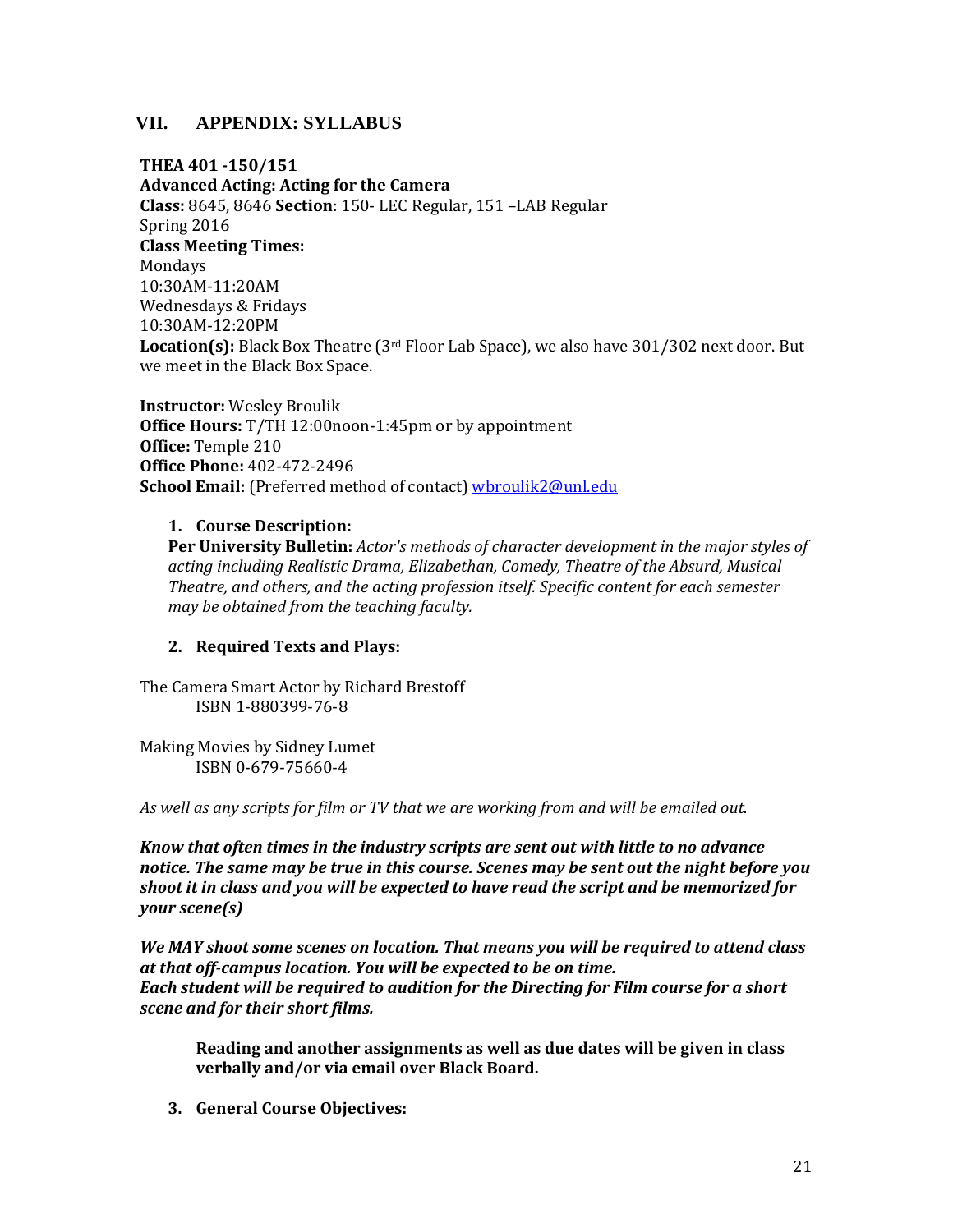Provide students with a working knowledge and experience of playing in front of the camera, auditioning in front for recorded media, and a deepening of the actor's art and craft.

#### **4. Specific Objectives. At the conclusion of this course, the student should be able to:**

Demonstrate competency with film, television, & new media terminology.

Demonstrate a basic knowledge of how to work as an actor on a live or "hot" set as a professional

Demonstrate an understanding of, appreciation for, and basic competency of the "tools" required of an actor in recorded media. (truth, imagination, moment-to-moment, commitment, presence, working with the voice & body, vulnerability)

Demonstrate a basic understanding of auditioning for various forms of recorded media.

### **5. Major Topics. Major topics to be studied include:**

- a. On-set language and terminology
- b. On-camera auditions
- c. Working with peers in a collegial and professional manner
- d. Best practices for auditions and working on set
- e. Audition approaches for commercials, film, and television
- f. How directing and editing can shape your understanding of acting.
- g. How the camera requires a refined sense of truth in imaginary circumstances.

#### **6. Instruction Methods and Techniques. Methods and techniques to be used throughout the course include:**

- a. In-class exercises, improvisations, games, and creative projects designed to hone the practical and artistic skills of the actor.
- b. Rehearsed (outside of class) and prepared for presentation exercises and creative projects.
- c. Rehearsed, memorized, and prepared out side of class monologues and scenes.
- d. Possible work within the Directing for film students in their course.
- e. Quizzes
- f. Group projects
- g. Tests
- h. Papers
- i. Verbal adjustments and side coaching while students are actively working in class.
- j. Verbal and written feedback during the class and at various points in the semester. Some feedback may be provided via written rubric.
- k. Peer and self evaluation
- l. Various on-camera and recorded media projects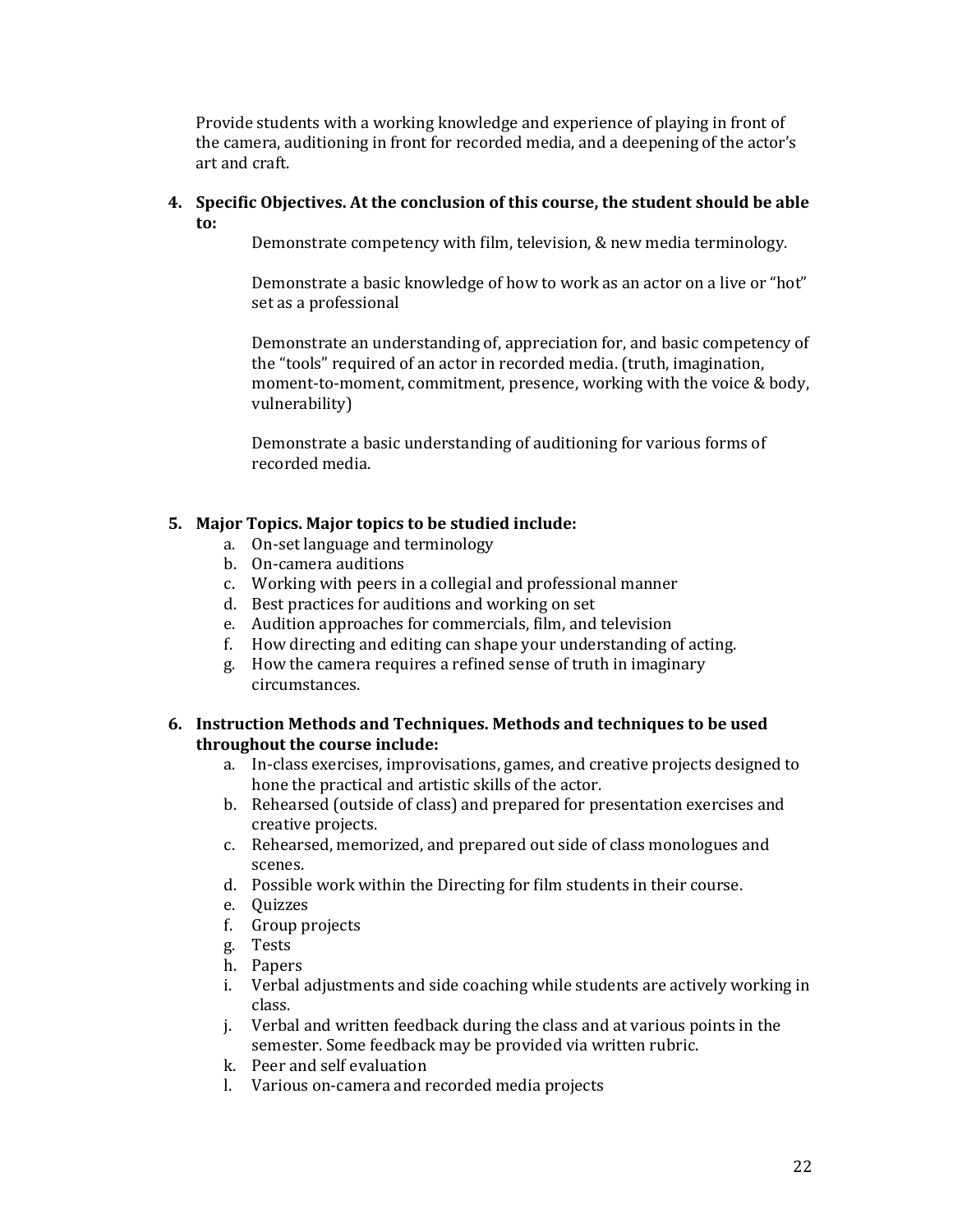7. **Requirements and Assignments for the Course. Assignments for the course will include:** Each Assignment will function just like a quiz; if you are not in class when the assignment is due, you wont' receive credit. Reading will be assigned on a daily basis, depending on the progression of the class and the subject matter the instructor feels is pertinent at the time.

This instructor does not accept late work.

All students are expected to use Black Board. Per university policy you are to maintain updated contact and email information. BE ADVISED, Google products (Chrome) do not work well with blackboard. Use another browser. This is the responsibility of the student, not the instructor. If you use a Chromebook, there are computing labs all across campus for you to use.

#### **Class Attire:**

*You will dress appropriately for the character or situation we are working with in class each session or project.*

*You will provide and bring any props that you may need for your scenes and exercises.*

#### **Note Taking:**

Notes are to be taken on paper and with a writing utensil – not on your phone, ipad, or computer.

#### **Scene & Monologue Work Expectations:**

All work is to be memorized and rehearsed. If it is not, you will be given a zero for that grade.

#### **How to absorb and receive feedback on one's work in class:**

The instructor may give verbal side coaching during a scene, monologue, exercise, or improvisation – please stay in the moment with your partner, stay engaged with the work, and implement the coaching as it is given.

Please do not get frustrated if some moments are worked in minutia with a great deal of starting and stopping, repeating a moment, and working moment-tomoment. Some work sessions you may never reach the end of your scene. That is okay.

Due to the personal nature of our work, feedback and instruction can sometimes feel as if it is about us as people rather than the work that is presented at that movement. Make habit the very important skill of separating feedback and criticism of one's art from how one reflects upon oneself.

Practice empathy with everyone.

Tolerate other people's processes.

Celebrate other people's successes.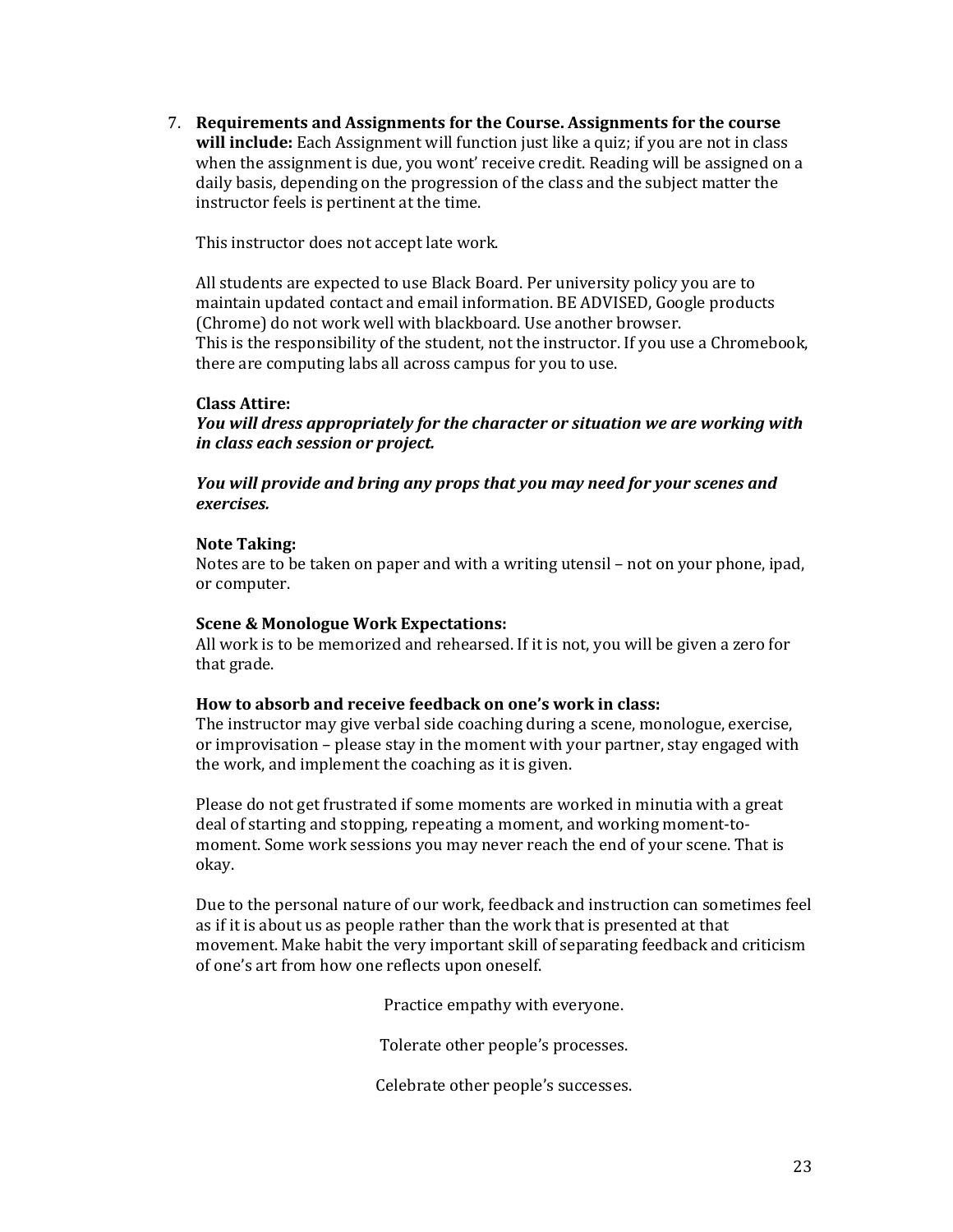### All growth takes effort.

#### **8. Evaluation. Evaluation is to be based on the following:**

| Three Truth's & A lie, Gwyneth's Head in Box, Serial<br>Killer or Alien?, Monologue(s)                                                                                                     | 35 pts. |         |
|--------------------------------------------------------------------------------------------------------------------------------------------------------------------------------------------|---------|---------|
| In-Class On-camera Auditioning Unit                                                                                                                                                        | 35 pts. |         |
| Directing Class Audition, Scene, & FIlm                                                                                                                                                    |         | 30 pts. |
| Film Terminology Quiz                                                                                                                                                                      | 40 pts  |         |
| Camera Smart Actor Paper                                                                                                                                                                   |         | 30 pts. |
| <b>Making Movies Paper</b>                                                                                                                                                                 | 30 pts. |         |
| In class scenes from various scripts $-2$ scenes X 30 pts each                                                                                                                             | 70 pts. |         |
| Directing for camera & assisting on shoots                                                                                                                                                 |         | 30 pts. |
| Peer Evaluation & Self Evaluation<br>At various time throughout the semester you will be asked to articulately review your<br>colleague's work in class as well as your own work in class. |         | 35 pts. |
| <b>Industry News &amp; Best Practices</b>                                                                                                                                                  |         | 30 pts. |

The last day of class every week we discuss entertainment news, happenings, trends etc. Students are expected to read Backstage, The Hollywood Reporter, Broadway World, Variety, Howlround, American Theatre, Deadline Hollywood, and other periodicals/news source to stay abreast of industry trends, best practices, and news. I suggest using a news aggregator such as Feedly (which is free) to manage content in an app on your phone. I also use Twitter to manage industry content. Having something to say multiple times over the semester will get you points.

|                         |                                                        | Total |
|-------------------------|--------------------------------------------------------|-------|
| points possible         | 365                                                    |       |
| 10.) Grading breakdown: |                                                        |       |
| $L = L = L \cdot L$     | Devenises (Will be coloulated by dividing accumulated) |       |

| Letter Grade   | Percentage (Will be calculated by dividing accumulated<br>points by total points possible) |
|----------------|--------------------------------------------------------------------------------------------|
| $A+$           | 100-97                                                                                     |
| $\overline{A}$ | 96.9-93                                                                                    |
| $A-$           | 92.9-90                                                                                    |
| $B+$           | 89.9-87                                                                                    |
| B              | 86.9-83                                                                                    |
| $B -$          | 82.9-80                                                                                    |
|                |                                                                                            |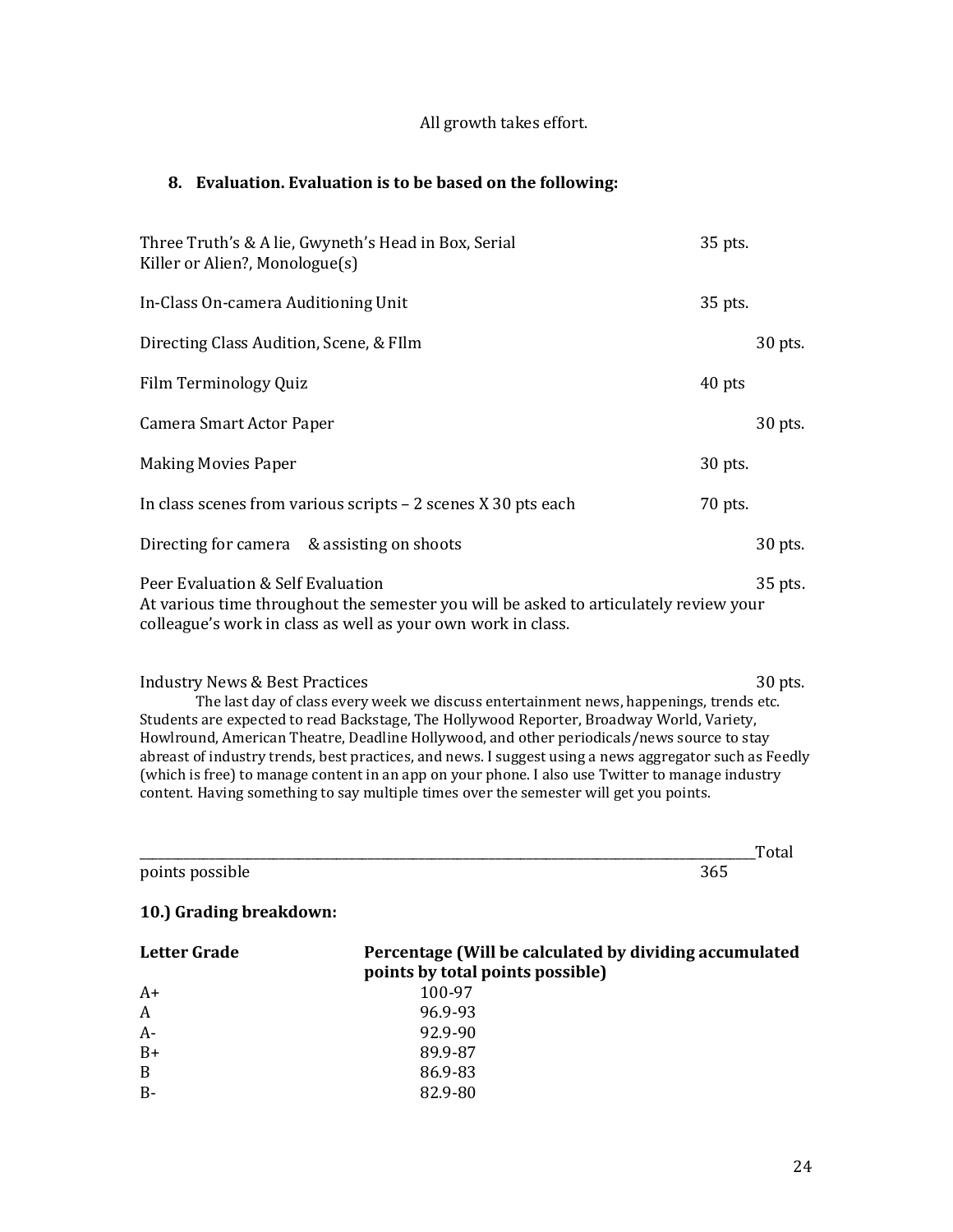| C+           | 79.9-77     |
|--------------|-------------|
| $\mathsf{C}$ | 76.9-73     |
| $C -$        | 72.9-70     |
| D+           | $69.9 - 67$ |
| D            | 66.9-63     |
| D-           | 62.9-60     |
| F            | Below 60    |
|              |             |

#### **12. Attendance Policy: The Johnny Carson School of Theatre & Film Attendance Policy (copied from the School Bylaws; revised 2005)**

After a student misses two classes, each subsequent missed class will result in the reduction of the final grade by a full letter grade (i.e., A to B, B- to C-).

**In Professor Broulik's classes students may use two absences. They are yours to use. There are no excused or unexcused absences. If there is work due the day you are absent, then you will receive a zero if you are not present. Not being present is not an excuse as there is no late work.**

**You are expected to schedule doctor's appointments, family events, and work events around our class times.**

**In exceptional circumstances students may be granted an additional absence, at the instructor's discretion**, **to allow those students to participate in extra-curricular events representing the University. In such cases, the instructor must be notified in advance. Your two absences will be used first towards any commitments. Then permission must be asked**

*If you need to enter or exit the room for any reason, please ask permission to do and you must do it in a manner that does not distract from the students working. Please step out between scenes or during notes. Also, never walk in front of the director or instructor while they are working.*

### **13. Additional Notes:**

This course may include physical contact with the professor and fellow students during scene work and class exercises.

**Trigger and Adult Content Warning** - some scenes and required reading may contain adult language and content. See me immediately if you have concerns regarding these issues.

Regarding props etc., for scenes and exercise work -students are expected to bring to class and rehearse with outside of class appropriate rehearsal props and costumes. No exceptions.

Students are expected to perform all scripted work memorized unless otherwise directed the instructor, no exceptions.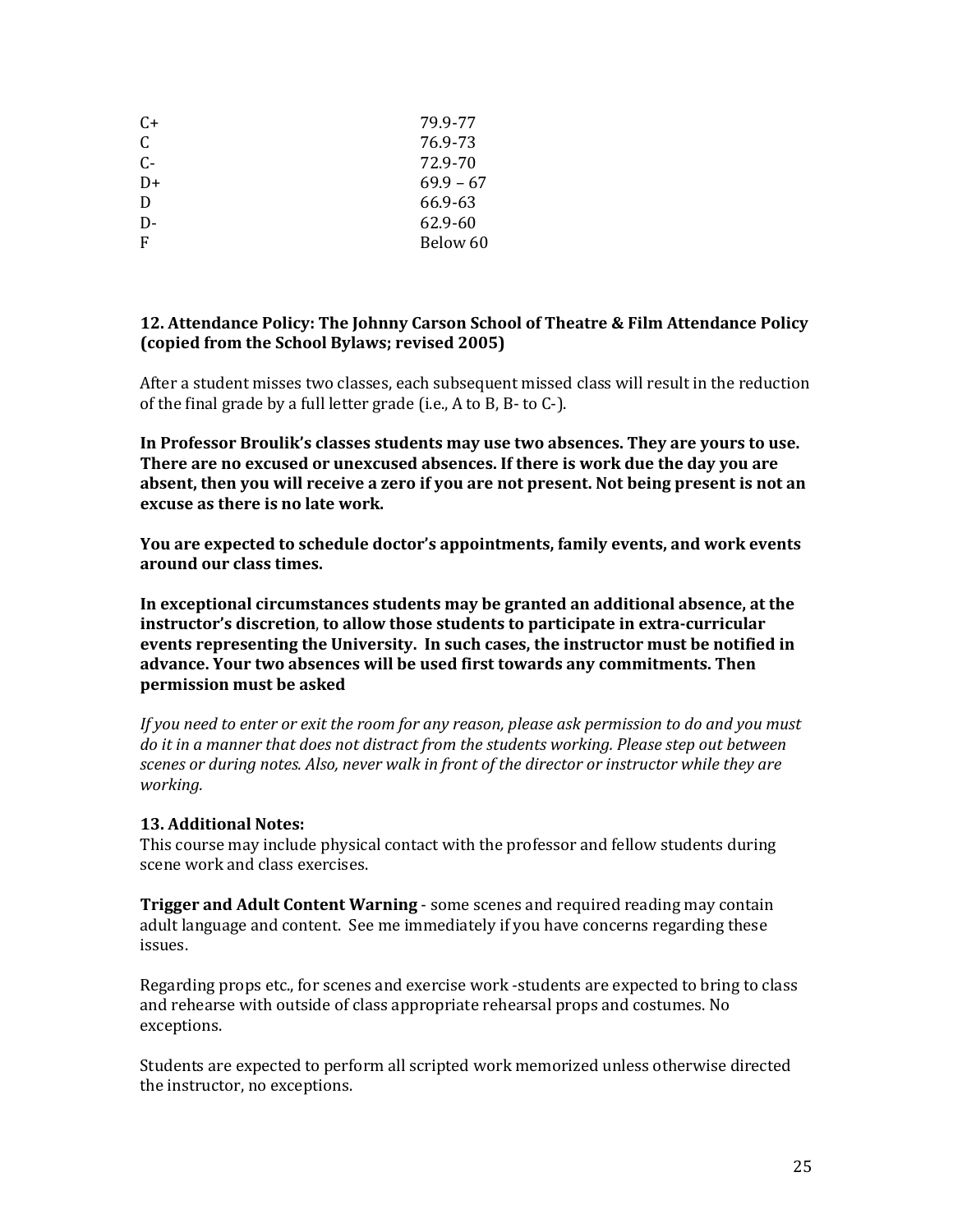Cellphone and electronic use is not permitted in the classroom. If a student is found on their phone during class time they will be asked to leave and counted absent.

### **If a student's phone rings during class or work time for any reason, that person will then be responsible for bringing donuts to the next class, no exceptions.**

If a student engages in any unethical or disruptive behavior during class they will be asked to leave and counted absent. What constitutes said behavior is up to the discretion of the instructor at that moment in time. For example: Excessive talking while others are working or when the instructor is speaking, or making derisive comments about one's classmates while in the class.

### **14. Services for Students with Disabilities**

Students with disabilities are encouraged to contact the director for SSD for a confidential discussion of their individual needs for academic accommodations. It is the policy of the University of Nebraska-Lincoln to provide flexible and individualized accommodations to students with documented disabilities that may affect their ability to fully participate in course activities or to meet course requirements. To receive accommodation services, students must be registered with the Services for Students with Disabilities (SSD) office, 132 Canfield Administration, 472-3787 voice or TTY.

**15. Academic Honesty** *(copied from UNL Academic Student Handbook 2006). Academic honesty is essential to the existence and integrity of an academic institution. The responsibility for maintaining that integrity is shared by all members of the academic community. To further serve this end, the University supports a Student Code of Conduct which addresses the issue of academic dishonesty. (See the Undergraduate or Graduate Studies Bulletin for complete text.) In accordance with the established procedures as described in the Code, students who commit acts of academic dishonesty are subject to disciplinary action and are granted due process and the right to appeal any decision.* 

*Any questions regarding the procedures for handling incidents of academic dishonesty may be directed to the Director of Student Judicial Affairs, 106 Canfield Administration Building (0418), 472-2021, who is primarily responsible for administering the Student Code of Conduct.* 

*In addition to currently established procedures, the Academic Senate has passed a resolution which does, in proven cases of academic dishonesty, prevent a student from dropping the course during the semester. If the student has already dropped the course, the instructor has the right to add the name of the student back to the Final Grade Roster and give the student an appropriate grade.*

### **Class Schedule**

(Assignments and due dates are subject to change at the discretion of the instructor due to the needs and pace of the class as a whole.)

\*Due to time and pacing needs of the class, assignments or exercise listed may be dropped from the course and the total number of points will be adjusted accordingly.

### **JANUARY**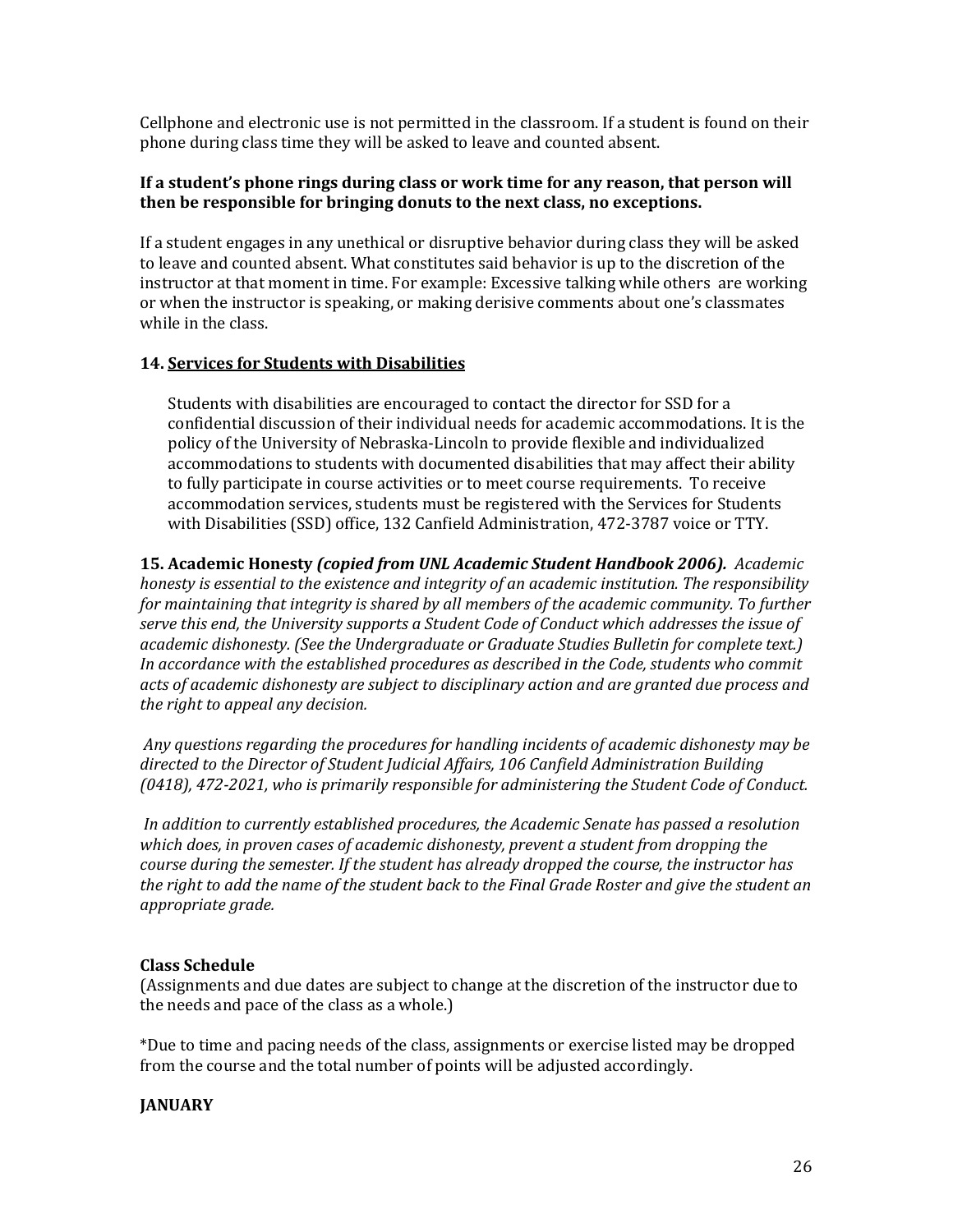**Week One**

01/11/2016 Monday, Class #1 Read over syllabus

01/15/2016 Wednesday, Class #2

01/13/2016 Friday, Class #3

**Week Two** 01/18/2016 Monday Martin Luther King Day – No class

01/20/2016 Wednesday Class #4 STUDENTS AT KCACTF – Wesley will meet and offer private coaching during class time for those students who are not attending KCACTF

01/22/2016 Friday Class #5 STUDENTS AT KCACTF – Wesley will meet and offer private coaching during class time for those students who are not attending KCACTF

#### **Week Three**

01/25/2016 Monday Class #6 Quiz over Terminology Glossary & Camera Shots. It will cover a variety of formats in order to demonstrate competency on terminology.

01/27/2016 Wednesday Class #7 NO CLASS. PROFESSOR BROULIK RECRUTING FOR THE JCSTF AT TEXAS EDUCATIONAL THEATRE ASSOCIATION IN DALLAS TEXAS

01/29/2016 Friday Class #8 NO CLASS. PROFESSOR BROULIK RECRUTING FOR THE JCSTF AT TEXAS EDUCATIONAL THEATRE ASSOCIATION IN DALLAS TEXAS

#### **Week Four**

#### **FEBRUARY**

02/01/2016 Monday, Class #9

02/03/2016 Wednesday, Class #10

02/05/2016 Friday, Class #11

#### **Week Five**

02/08/2016 Monday, Class #12 CAMERA SMART ACTOR PAPER DUE No less than 750 words on you preconceived ideas about working in front of the camera versus what the book details, as well as what you have learned in class thus far. Answer the following three questions, what surprised you? What intrigued you? And what disturbed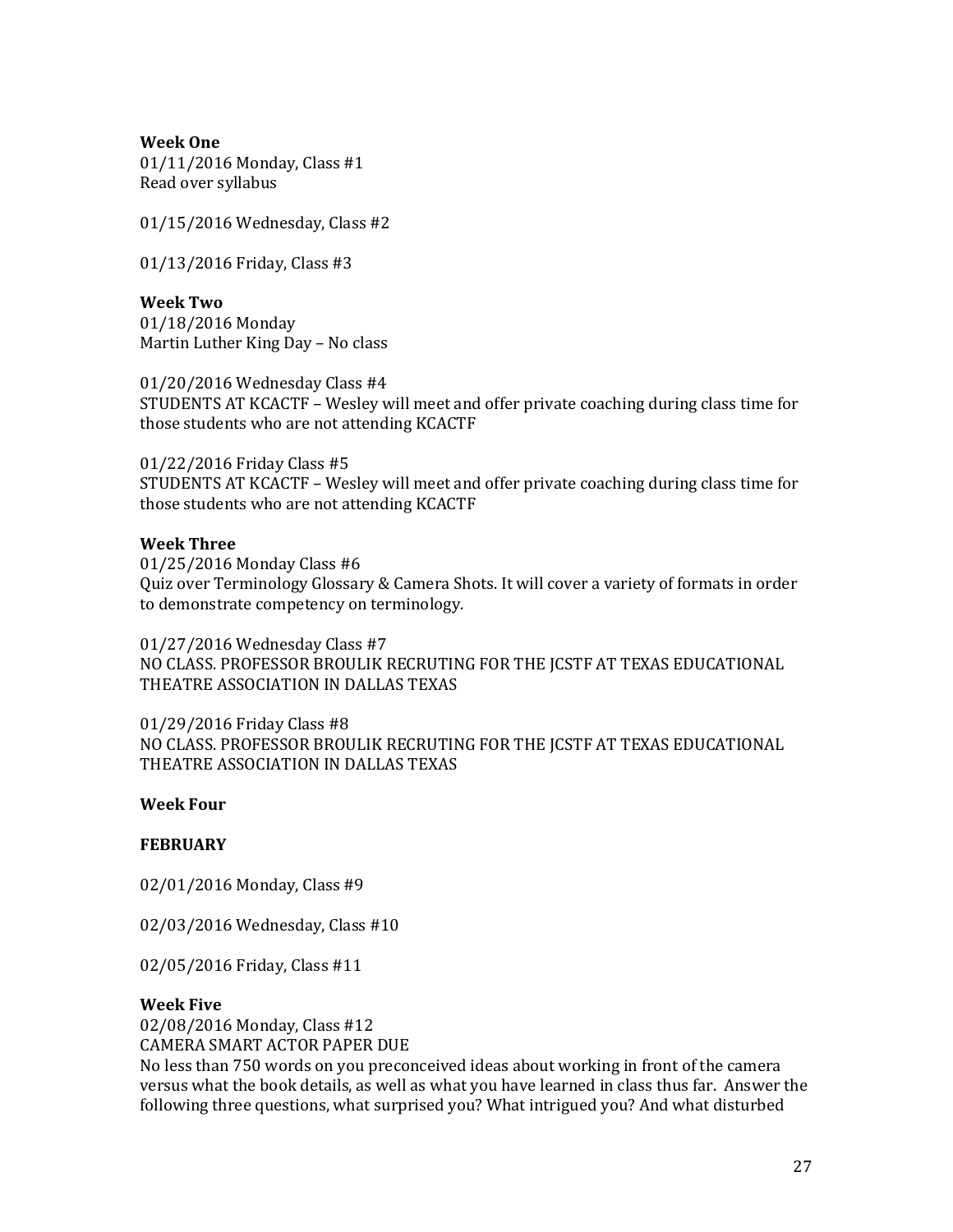you (if anything did) in regards to the book. How has the camera changed or evolved how you work as an actor and why? And if it hasn't why hasn't it.

They must be emailed to me by 8 am and hard copies, stapled, with your name on them must be given to me at the start of class or you will receive no credit on the paper. No exceptions. No late work.

02/10/2016 Wednesday, Class #13

02/12/2016 Friday, Class #14

**Week Six** 02/15/2016 Monday, Class #15

02/17/2016 Wednesday, Class #16

02/19/2016 Friday, Class #17

**Week Seven** 02/22/2016 Monday, Class #18

02/24/2015 Wednesday, Class #19 Directing Class Auditions

02/26/2016 Friday, Class #20 BLYTHE TECH BEGINS

#### **Week Eight**

02/29/2016 Monday, Class #21

#### **MARCH**

03/02/2016 Wednesday, Class #22

03/04/2016 Friday, Class #23, BLYTHE OPEN?

#### **Week Nine**

03/07/2016 Monday, Class #24

03/09/2016 Wednesday, Class #25

03/11/2016 Friday, Class #26

#### **Week Ten**

03/14/2016 Monday, Class#27

03/16/2015 Wednesday, Class #28 Directing for film Final film auditions

03/18/2015 Friday, Class #29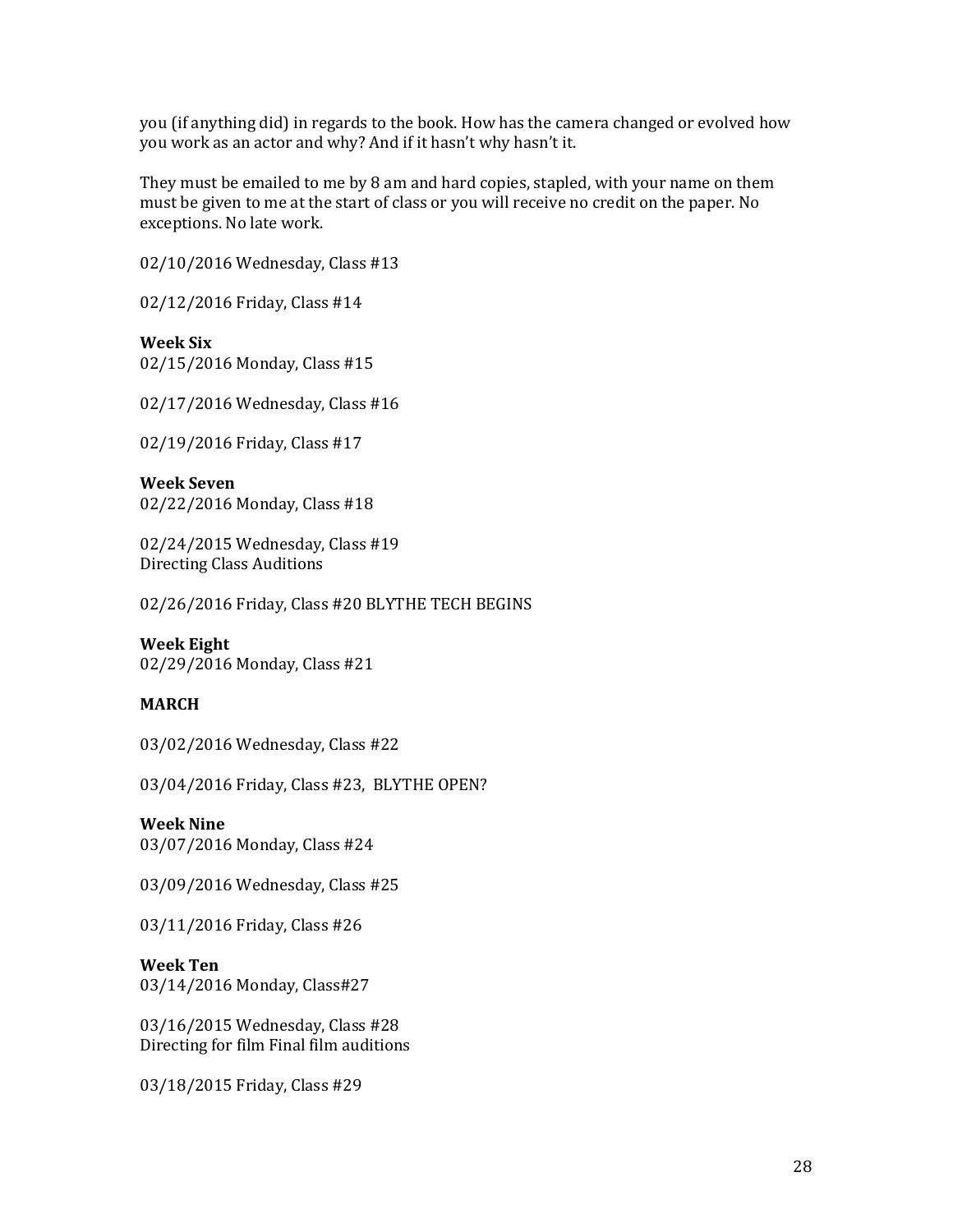#### SPRING BREAK BEGINS

### **Week Eleven**

03/21/2016 Monday, NO CLASS SPRING BREAK

03/23/2016 Wednesday, NO CLASS SPRING BREAK

03/25/2015 Friday, NO CLASS SPRING BREAK

SPRING BREAK ENDS – REHEARSALS CAN BEGIN AGAIN ON SUNDAY

#### **Week Twelve**

03/28/2016 Monday, Class #30 Making Movies papers due. No less than 750 words on what you learned from this book, answering the questions what surprised, intrigued, and disturbed you. How (if at all) has reading this book changed how you will work as an actor? (If not, why not.)

They must be emailed to me by 8 am and hard copies, stapled, with your name on them must be given to me at the start of class or you will receive no credit on the paper. No exceptions. No late work.

03/30/2016 Wednesday, Class #31

#### **APRIL**

04/01/2016 Friday, Class #32 SKM TECH BEGINS

**Week Thirteen**

04/04/2016 Monday, Class #33

04/06/2016 Wednesday, Class #34 SKM PREVIEW

SKM OPENS 04/07/2016 THURSDAY

04/08/2016 Friday, Class #35

#### **Week Fourteen**

04/11/2016 Monday, Class #36

04/13/2016 Wednesday, Class #37

04/15/2015 Friday, Class #38

SKM Closes on Saturday Matinee, 04/16/2016

### **Week Fifteen**

04/18/2016 Monday, Class #39

04/20/2016 Wednesday, Class #40